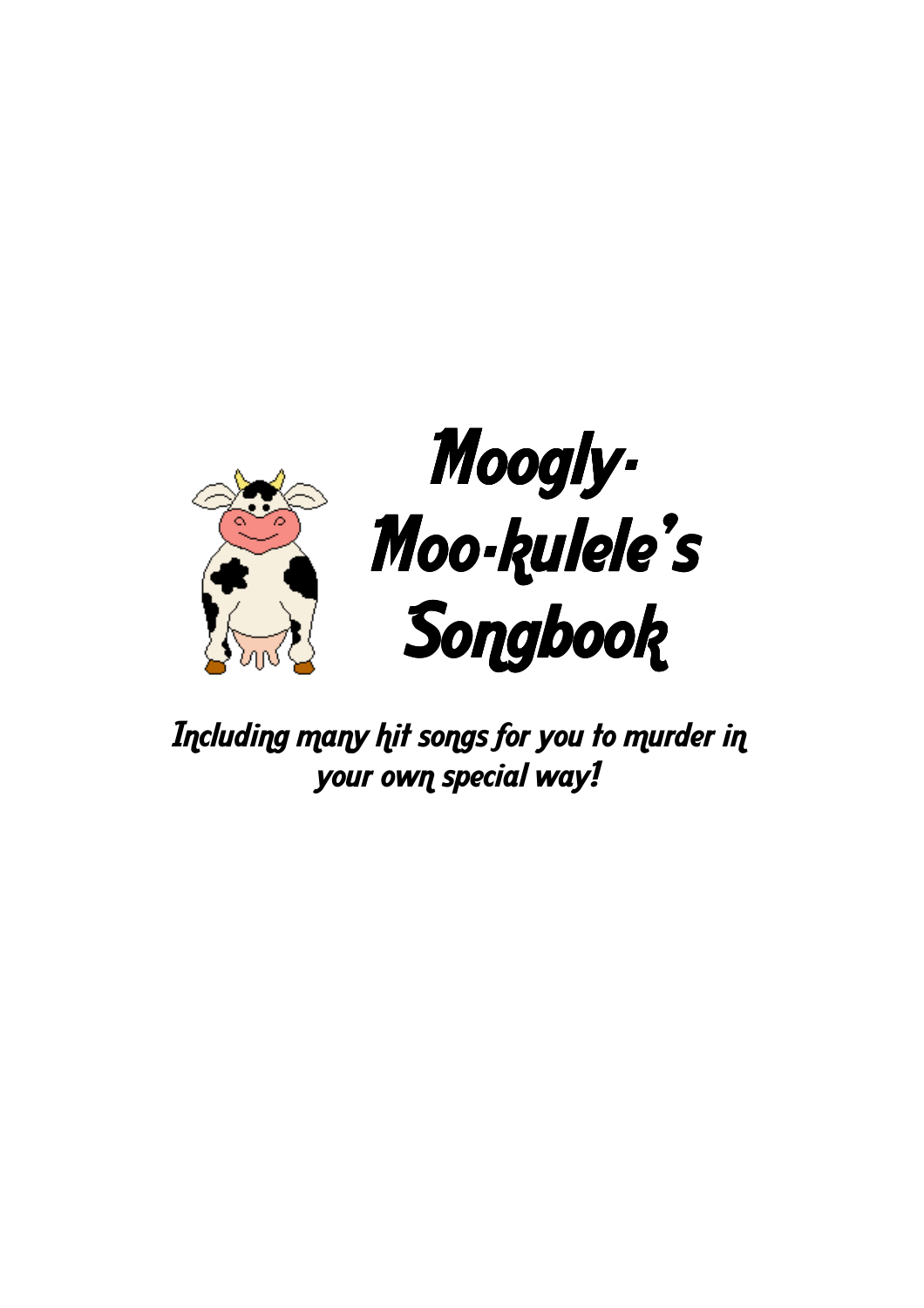

# Moogly-Moo-kulele's Songbook Contents



| I'll Be There For You            | 1              | Stand By Me                          | 22 |
|----------------------------------|----------------|--------------------------------------|----|
| Never Tear Us Apart              | $\overline{2}$ | I Think We're Alone Now              | 23 |
| Faith                            | 3              | <b>Father Figure</b>                 | 24 |
| One Hand In My Pocket            | 4              | Every Rose Has It's Thorn            | 25 |
| 9 To 5                           | 5              | Raindrops Keep Falling On My Head 26 |    |
| Like A Prayer                    | 6              | Spirit In The Sky                    | 27 |
| <b>Wanted: Dead or Alive</b>     | $\overline{7}$ | The Long And Winding Road            | 28 |
| Livin' On A Prayer               | 8              | Killing Me Softly                    | 29 |
| Complicated                      | 9              | Seasons In The Sun                   | 30 |
| 500 Miles                        | 10             | How Deep Is Your Love?               | 31 |
| Hit Me Baby One More Time        | 11             | I Will Survive                       | 32 |
| Hey Jude                         | 12             | A Little Bit Of Soap                 | 33 |
| I Owe You Nothing                | 13             | <b>Big Yellow Taxi</b>               | 34 |
| Lucy In The Sky With Diamonds    | 14             | Don't Speak                          | 35 |
| Nothing Compares 2 U             | 15             | <b>Red Red Wine</b>                  | 36 |
| Summertime                       | 16             | When The Children Cry                | 37 |
| Will You Still Love Me Tomorrow? | 17             | Close To You                         | 38 |
| <b>YMCA</b>                      | 18             | One For Rock & Roll                  | 39 |
| Don't Look Back In Anger         | 19             | <b>Back For Good</b>                 | 40 |
| Imagine                          | 20             | Be My Baby                           | 41 |
| The Final Countdown              | 21             | <b>Running Bear</b>                  | 42 |
|                                  |                |                                      |    |
|                                  |                |                                      |    |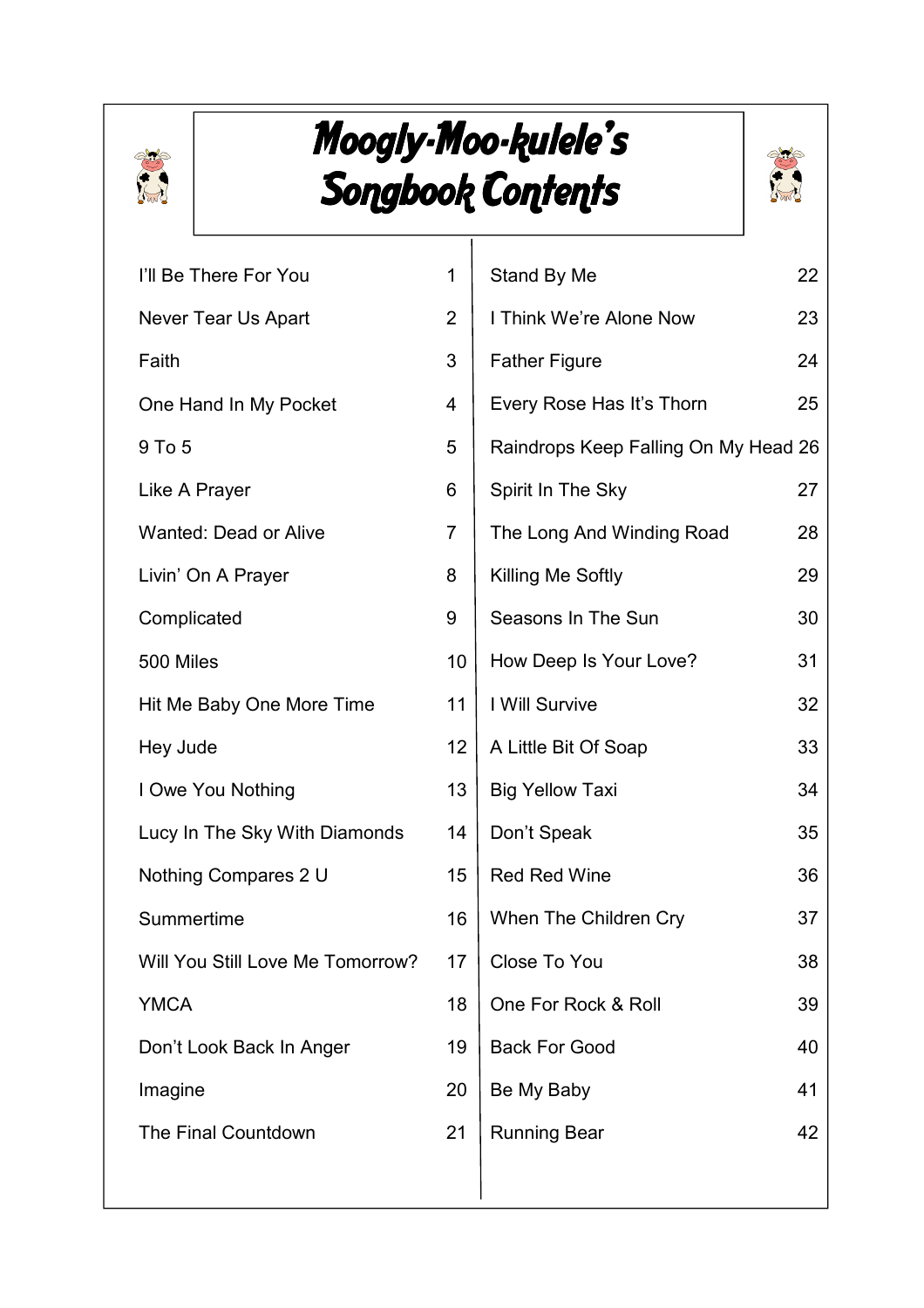#### I'll Be There For You — Bon Jovi

(D) I guess this time you're really leaving, (Em) (G) I heard your suitcase say (D) goodbye. And as my broken heart lies bleeding, (Em) (G) You say true love is (D) suicide. You say you cried a thousand rivers, (Em) (G) And now you're (A) swimming for the shore (D) You left me drowning in my tears, (Em) (G) And you won't save me anymore. (A) I'm prayin' to god you'll give me (A7) one more chance girl...

#### CHORUS

(D) I'll be there for you, (Bm) these five words I'll swear to you. When you (G) breathe I wanna' be the air for you, (A) I'll be (A7) there for (D) you. (D) I'd live and I'd die for you, (Bm) Steal the sun from the sky for you, (G) Words can't say what love can do, (A) I'll be (A7) there for (D) you.

(D)I know you know we've had some good times (Em) (G) Now they have  $(A)$  their own hiding  $(D)$  place Well I can promise you tomorrow (Em) (G) But I can't (A) buy back yesterday (A7) And baby you know my hands are (Em) dirty (G) But I wanted to  $(A)$  be your valentine  $(D)$   $(A)$   $(A7)$ I'll be the water when you get  $(Em)$  thirsty baby,  $(G)$ When you get  $(A)$  drunk I'll be the wine.  $(A)$   $(A7)$ (CHORUS)

And I wasn't there when you were  $(G)$  happy  $(A)$ And I wasn't there when you were  $(D)$  down,  $(A)$  down,  $(Bm)$  down I didn't mean to miss your (G) birthday baby I wish I'd seen you blow those (A) candles out. (CHORUS ) (CHORUS)

D







|  | ï |  |
|--|---|--|
|  |   |  |
|  |   |  |
|  |   |  |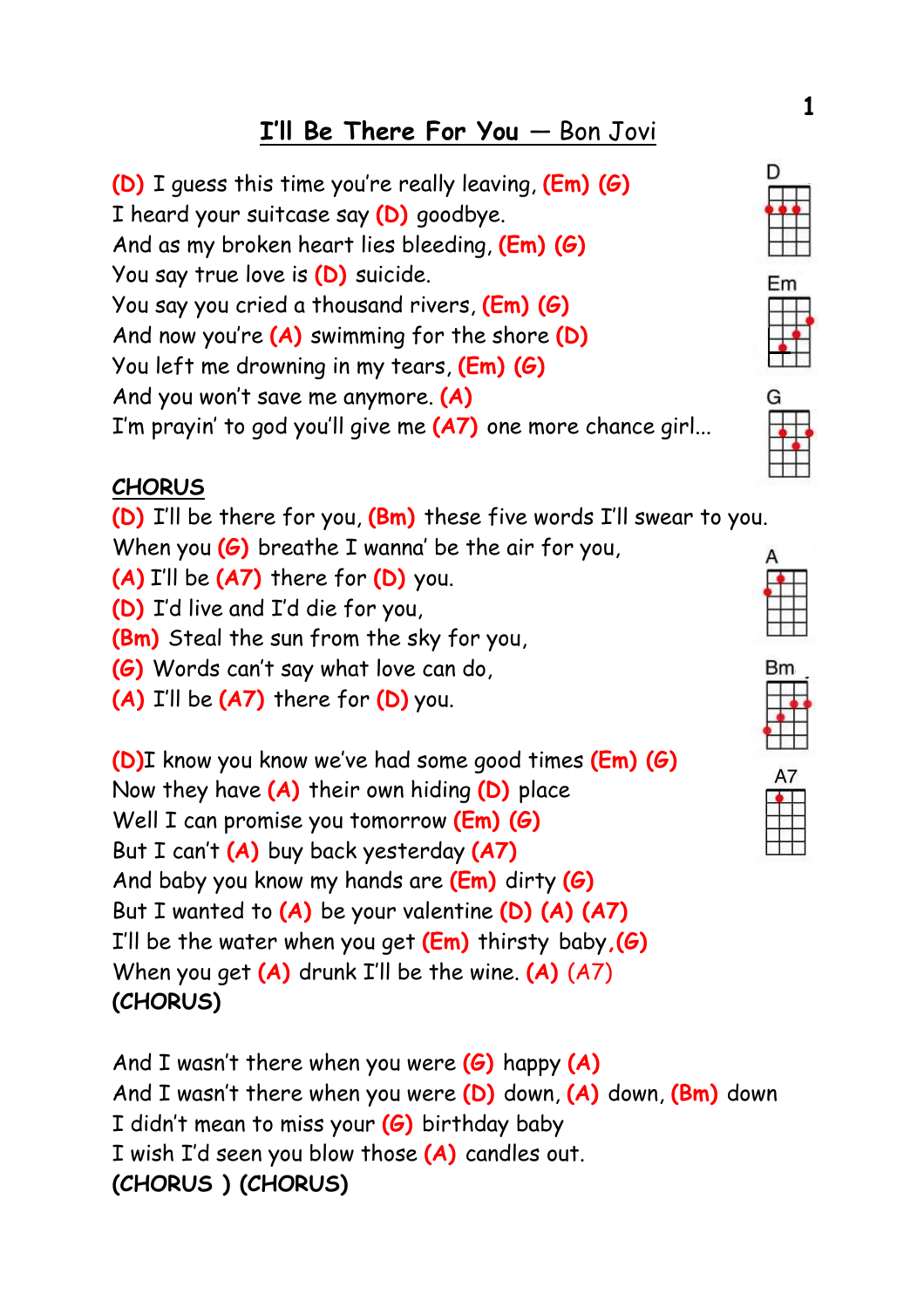#### Never Tear Us Apart — INXS



(Am—F—Dm—F)

Don't (Am)ask me what you (F)know is true Don't have to (Dm)tell you baby, I (F)love your precious heart.

#### **CHORUS**

 $I(C-F) - I$  was  $(C)$ standing $(F)$ . You were  $(C)$ there. $(F)$ Two worlds (C)collided(F) And they could  $(G)$ never tear us apart.  $(-Am)$ 

We could  $(Am)$ live for a  $(F)$ thousand years But if I'd (Dm)hurt you, I'd make (F)wine from your tears. I  $(Am)$  told you, that  $(F)$  we could fly, Cause we (Dm)all have wings But (F)some of us don't know why.

(CHORUS)

You $(C-F)$  –you were  $(C)$ standing $(F)$ . I was  $(C)$ there. $(F)$ Two worlds (C)collided(F) And they could  $(G)$ never tear us apart.  $(-Am)$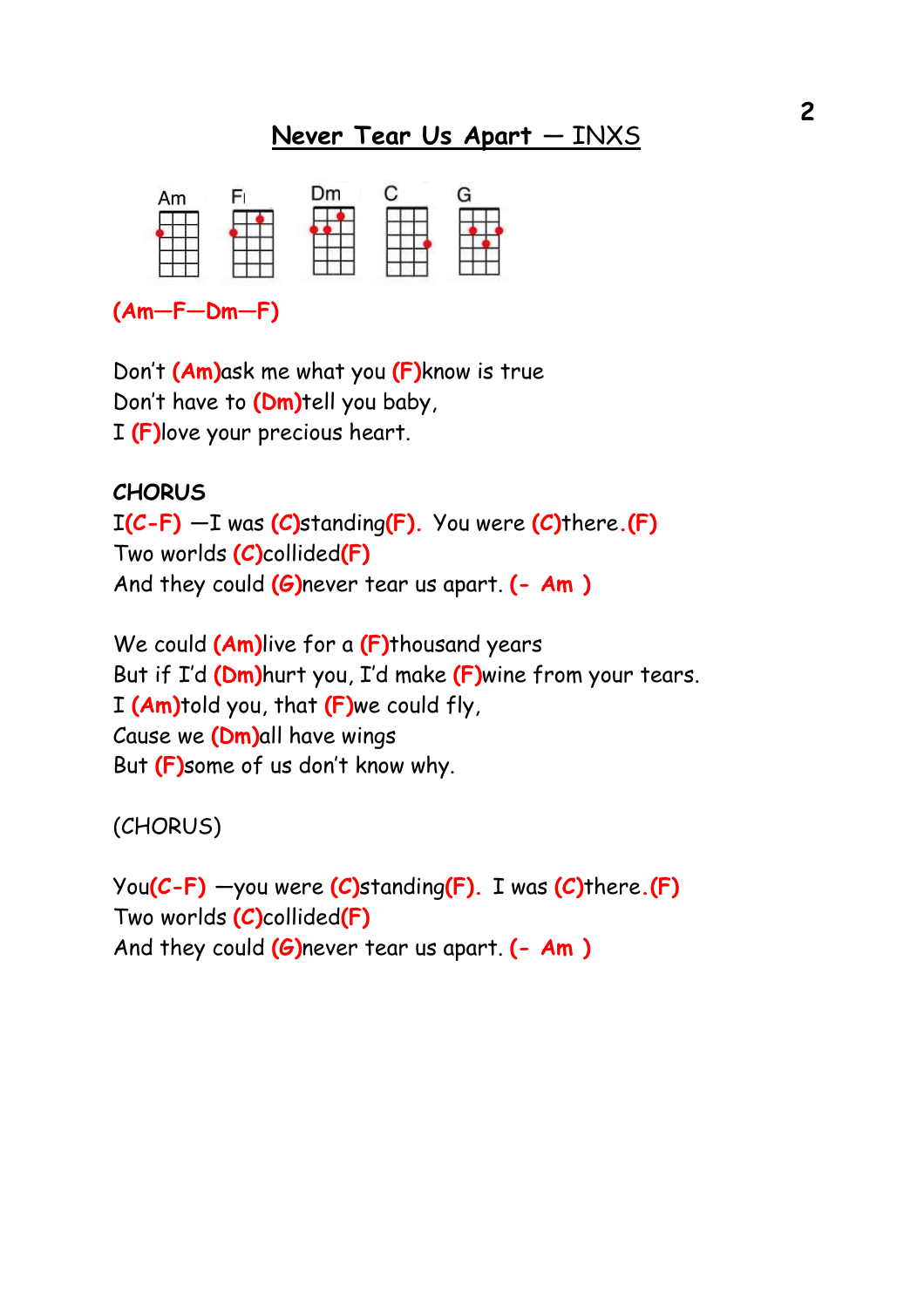



Well I guess it would be  $(C)$  nice, if I could touch your body I know not (F) everybody has got a body like (C) you. But I've got to think twice before I give my heart away, And I know  $(F)$  all the games you play, because I play them too.  $(C)$ 

Oh but I  $(F)$  need some time off from  $(C)$  that emotion (F) Time to pick my heart up off the (C) floor, oh When that  $(F)$  love comes down with  $(C)$  out  $(Am)$  devotion, oh well it (Dm)Takes a strong man baby but I'm (G) showin' you the door

#### CHORUS

Because I gotta have  $(C)$  faith, I gotta have faith Because I gotta have faith faith faith, I gotta have faith.

(C) Baby, I know you're asking me to stay Say please, please, (F) please don't go away, You say I'm giving you the  $(C)$  blues. Maybe, huh, you mean every word you say I can't help but  $(F)$  think of yesterday And a lover who  $(C)$  tied me down to the lover boy rules

\* (F)Before this river (C) becomes an ocean (F) Before you throw my heart back on the (C) floor, Oh, oh baby I'll (F) reconsider my (C) foolish (Am) notion Well I (Dm) need someone to hold me but I'll (G) Wait for something more…

(CHORUS then \* then CHORUS)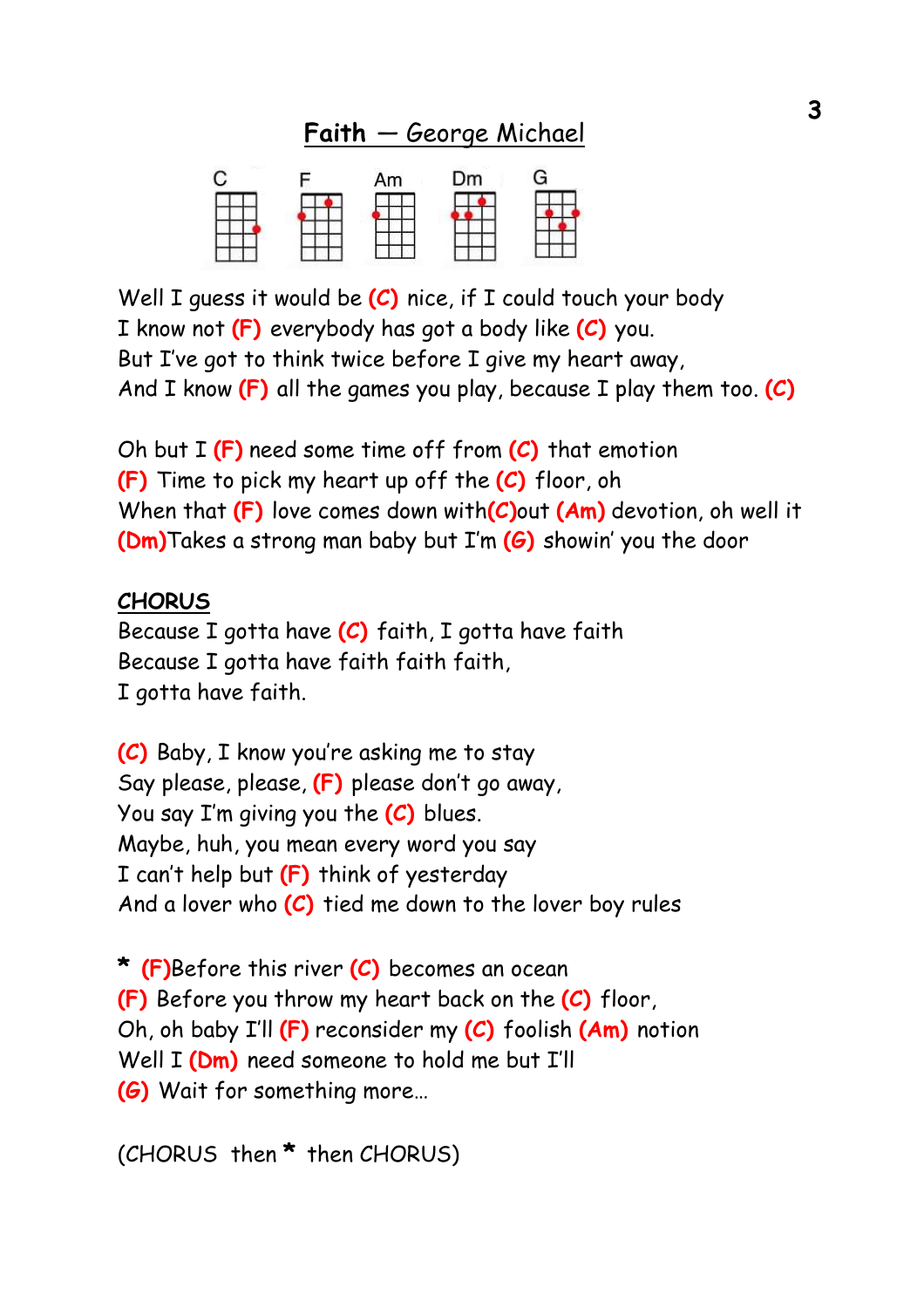#### One Hand In My Pocket — Alanis Morissette



I'm (G) broke but I'm (C)happy, I'm (G)poor but I'm (C)kind I'm (G)short but I'm (C)healthy, yeah. (G-C) I'm (G)high but I'm (C)grounded, I'm (G) sane but I'm (C)overwhelmed I'm (G)lost but I'm (C)hopeful baby,(G)

And (C)what it all comes (F)down to(C) Is that everything's gonna be  $(G)$ fine, fine,  $(C)$ fine.  $(G - C)$ Cause I got (F)one hand in my pocket And the (C)other one is (D)givin' a high-five.(G-C-G-C)

I feel (G)drunk but I'm (C)sober, I'm (G)young and I'm (C)underpaid I'm (G)dying but I'm (C)working, yeah.(G-C) I (G)care but I'm (C)restless, I'm (G)here but I'm (C)really gone, I'm (G)wrong and I'm (C)sorry (G)baby,

And  $(C)$ what it all comes  $(F)$ down to $(C)$ Is that everything's gonna be  $(G)$ quite all $(C)$ right $(G-C)$ Cause I got (F)one hand in my pocket And the (C)other is (D)flickin' a cigarette.(G-C-G-C)

( Repeat verse 1) ( Chorus 1 but with altered last line) -And the  $(C)$ other is  $(D)$ playing a piano.  $(G - C - G - C)$ -And the  $(C)$ other is  $(D)$ hailing a taxi cab.(G-C-G-C)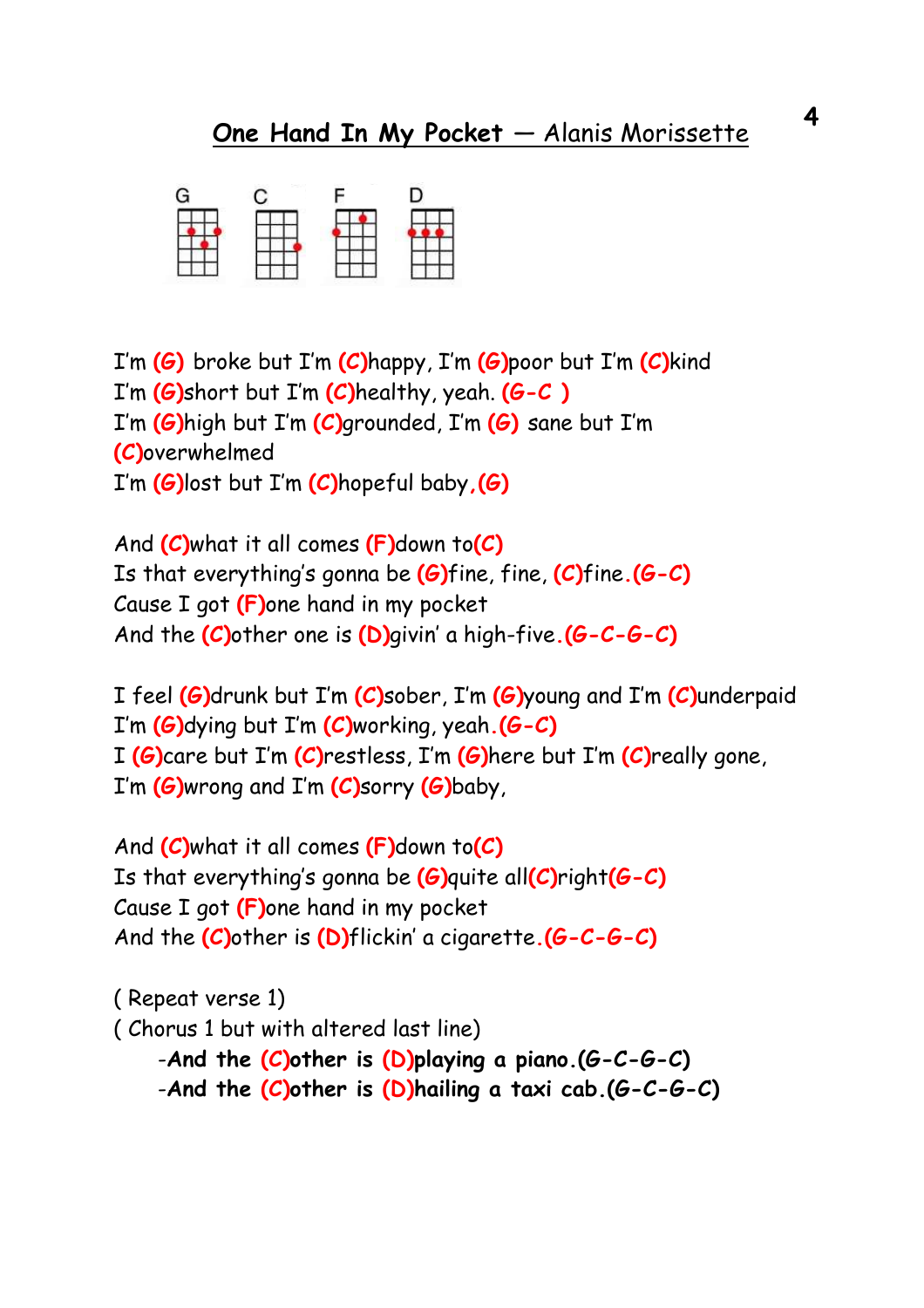#### 9 To 5 – Dolly Parton

(D)Tumble out of bed and I stumble in the kitchen, (G)Pour myself a cup of ambition (D)And yawn and stretch and try to come to (A)life. (D)Jump in the shower and the blood starts pumping, (G)Out on the street the traffic starts jumping With  $(D)$  folks like me on the  $(A)$  job from 9 to  $(D)$  5.

#### CHORUS 1

Working (G)9 to 5, what a way to make a living, Barely (D)getting by, it's all taking and no giving, They just  $(G)$  use your mind and they never give you credit, It's (E)enough to make you (A)crazy if you let it. (G)9 to 5, for service and devotion, You would (D)think that I would deserve a fair promotion, Want to (G)move ahead but the boss won't seem to let me, I (E)swear sometimes, that (A)man is out to get me.

They (D) let you dream just to watch them shatter, You're (G) just a step on the boss man's ladder, But (D)you've got dreams he'll never take (A)away. You're (D)in the same boat with a lot of your friends, (G)Waiting for the day your ship'll come in The (D)tides gonna turn and it's (A)all gonna roll your way.(D)

Working (G)9 to 5, what a way to make a living, Barely (D)getting by, it's all taking and no giving, They just  $(G)$  use your mind and they never give you credit, It's (E)enough to make you (A)crazy if you let it. Working(G) 9 to 5, yeah they've got you where they want you, There's a (D)better life, and you dream about it don't you, It's a  $(G)$ rich man's game, no matter what they call it, And you (E)spend your life putting (A)money in his pocket.(D)

```
(Repeat CHORUS 1)
```


D



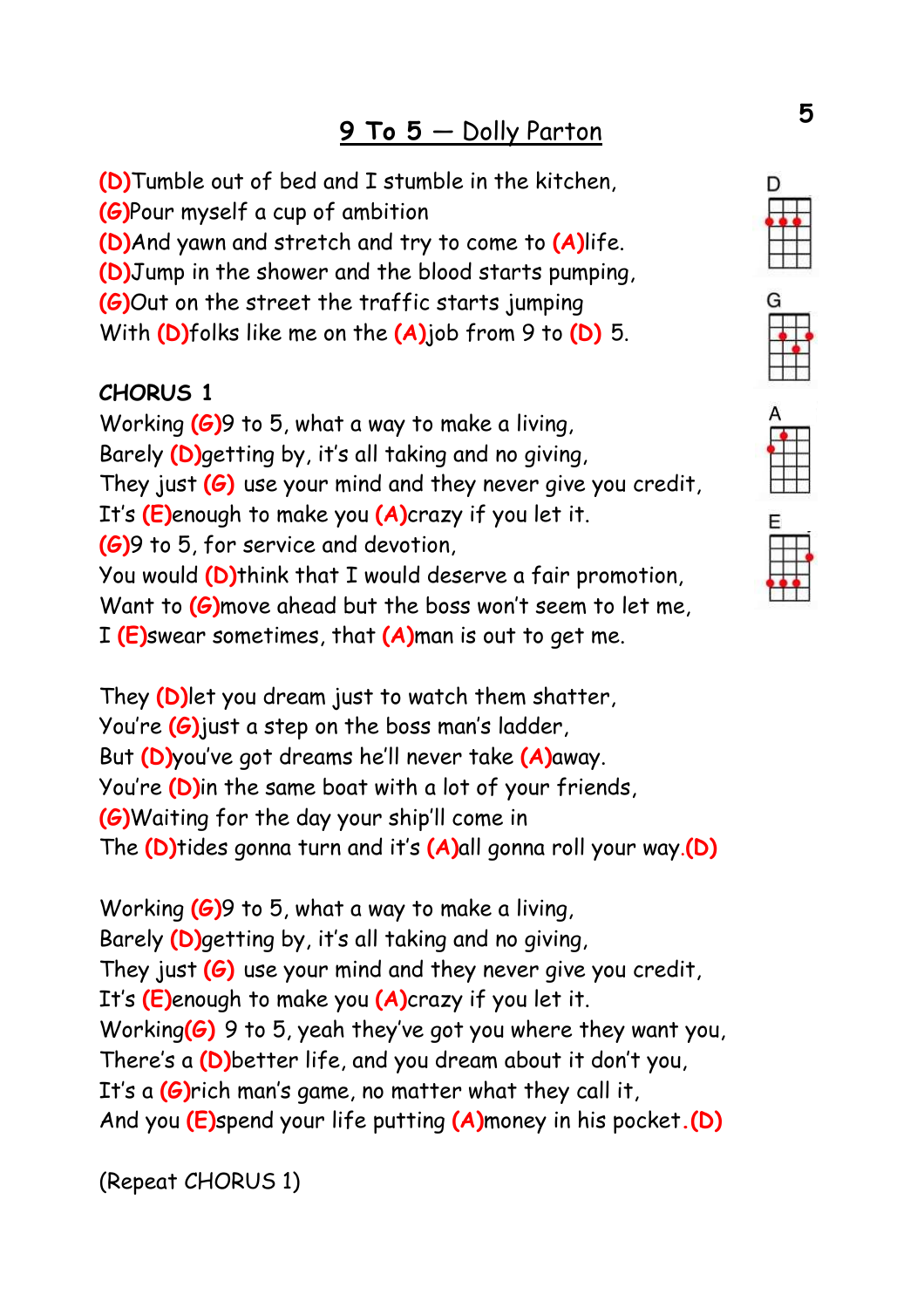#### Like A Prayer - Madonna



Intro:

(Am)Life is a (G)mystery(Am), everyone must (G)stand alone(Am) I hear you  $(G)$ call my name $(Am)$  and it  $(G)$ feels like—home. $(Am)$ 

#### **CHORUS**

(C)When you call my (G)name, it's like a little (F)prayer. I'm down on my  $(C)$ knees, I wanna  $(G)$ take you  $(C)$ there. In the midnight  $(G)$ hour, I can feel your  $(F)$ power, Just like a (C)prayer, you know I'll (G)take you (F)there.

(F)I hear your (C)voice(G), it's like an (Am)angel sighing (F)I have no (C)choice, I hear your (G)voice; Feels like flying. (F)I close my  $(C)$ eyes $(G)$ , oh god I  $(Am)$ think I'm falling, (F)Out of the (C)sky, I close my (G)eyes; Heaven help me.

(CHORUS)

**(F)**Like a  $(C)$ child,  $(G)$  you whisper  $(Am)$ softly to me. (F)You're in (C)control, (G)just like a child. Now I'm dancing. (F)It's like a (C)dream;(G) no end and (Am)no beginning. (F)You're here with (C)me, it's like a (G)dream. Let the choir sing.

(CHORUS—CHORUS—Intro)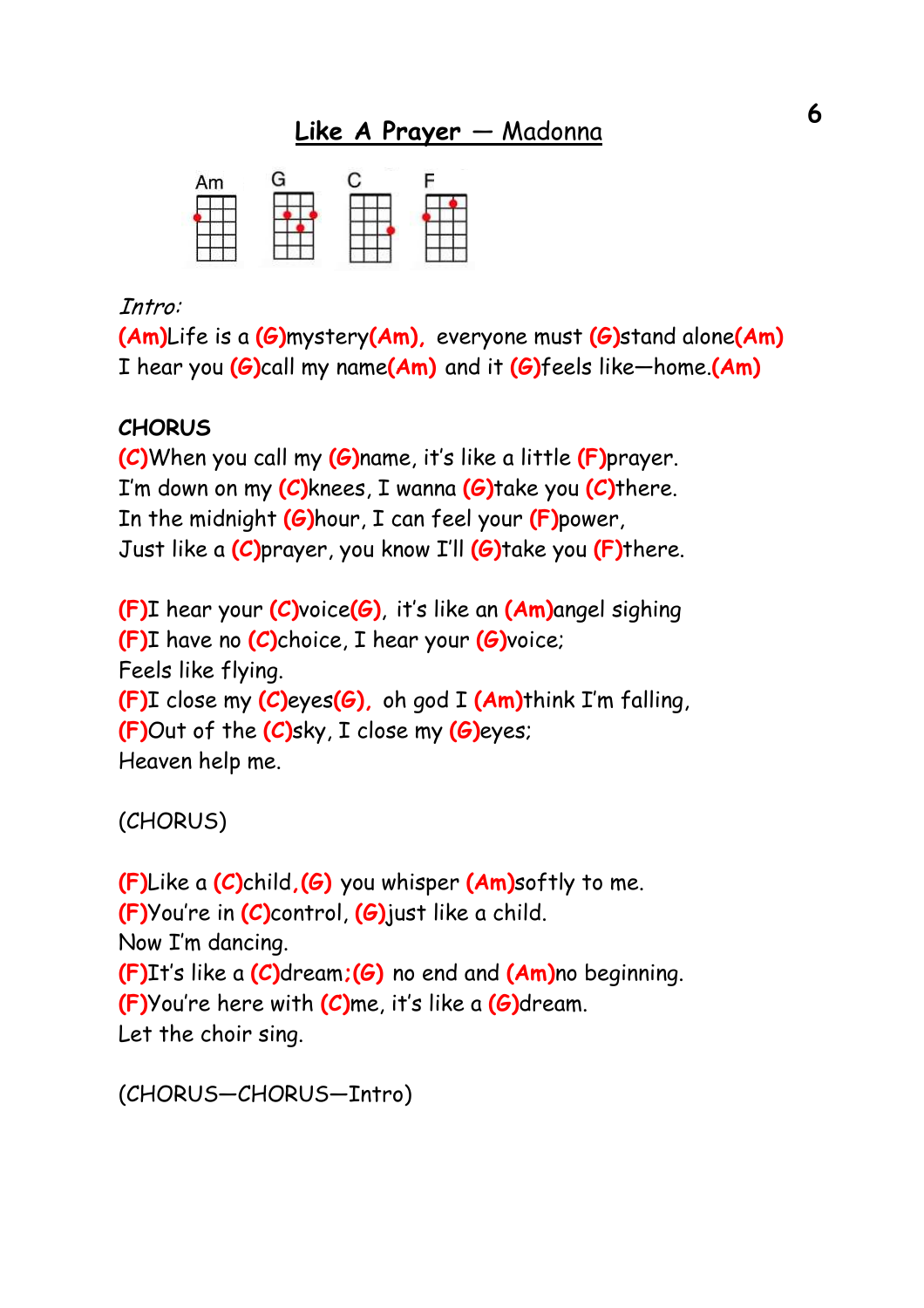#### Wanted: Dead or Alive — Bon Jovi



It's (D)all the same,  $(C)$ only the names will  $(G)$ change, (C)Every day, (G)it seems we're (F)wasting (C)a(D)way. Another place, where the  $(C)$  faces are so  $(G)$ cold, I'd (C)drive all (G)night, just to (F)get (C)back (D)home.

**CHORUS** 

I'm a (C)cowboy. (G) On a (F)steel horse I (D)ride, I'm (C)wanted, ((G)wanted) (F)dead or (D)alive. (C)Wanted ( (G)wanted ) (F)dead or (D)alive.

(D)Sometimes I sleep, (C)sometimes it's not for (G)days. The  $(C)$ people I meet,  $(G)$ always go $(F)$  their  $(C)$ separate  $(D)$ ways. Sometimes you tell the day, by the  $(C)$ bottle that you  $(G)$ drink, (C)Sometimes when you're (G) alone, (F)all you (C)do is (D)think.

#### (CHORUS)

- I (D)walk these streets; a loaded (C)six-string on my (G)back.
- I (C)play for keeps, (G)cus' I (C)might not make it (D)back.
- I been everywhere, still I'm standing  $(C)$ tall. $(G)$
- I (C)seen a million (G)faces, and I've (F)rocked (C)them all.(D)

(CHORUS)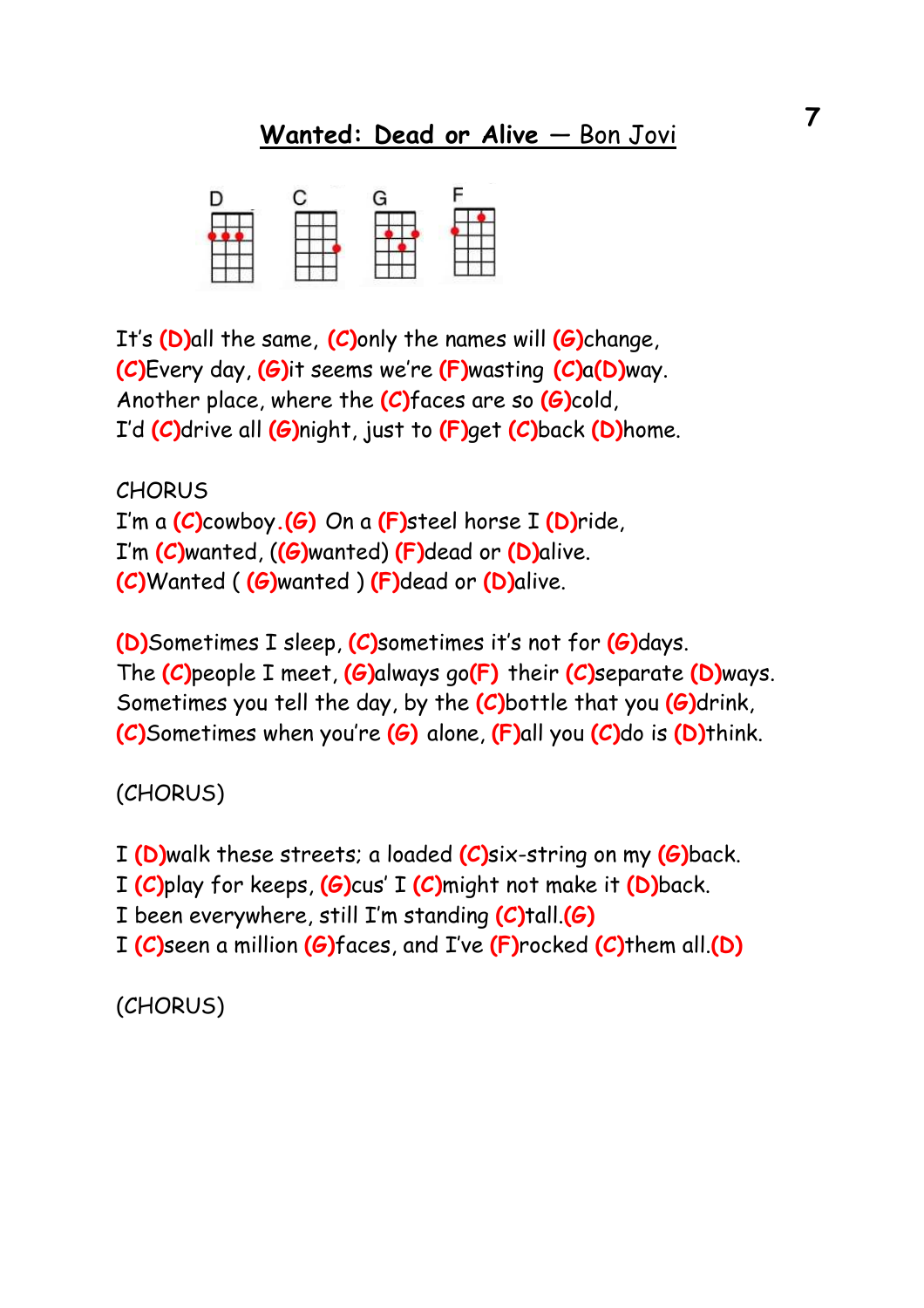#### Livin' On A Prayer — Bon Jovi



( (Em)Once upon a time, not so long ago…) (Em)Tommy used to work on the docks, Union's been on strike, he's down on his luck, It's (C)tough. (D)So (Em)tough. Gina works the diner all day, Workin' for her man, she brings home her pay For (C)love. (D)Ooo for (Em)love.

CHORUS We've gotta  $(C)$  hold  $(D)$ on to what we've  $(Em)$ got, It (C)doesn't make a (D)difference if we make it or (Em)not We've (C)got each (D)other, and that's a (Em)lot for (C)love. We'll (D)give it a shot. (Em)Oh we're (C)half way (D)there, (G)Oh (C)oh, (D)livin' on a prayer, (Em)Take my (C)hand and we'll (D)make it I swear (G)Oh (C)oh, (D)livin' on a prayer.(Em)

(Em)Tommy's got his six-string in hock, Now he's holdin' in, well they used to make him talk So (C)tough. (D)Oh it's (Em)tough. Gina dreams of running away. When she cries in the night Tommy whispers, Baby it's(C) ok(D) , (Em)someday.'

(CHORUS)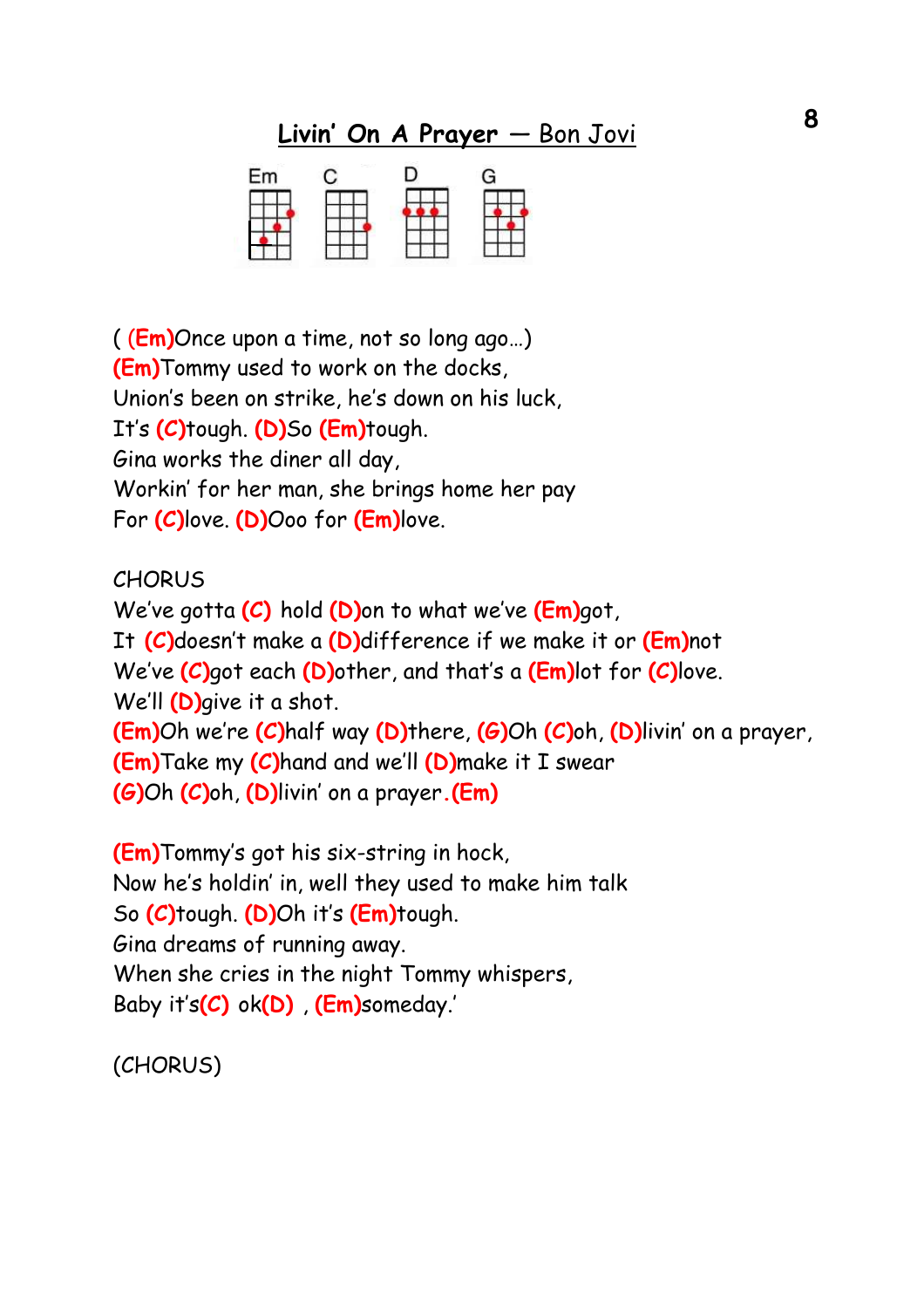# $Complicated - Avril Lavingne$  9

(F)Chill out, what you yellin' for, (Dm)Lay back, it's all been done before, (Bb)And if you could only  $(C)$  let it be,  $(C7)$  you will see: (F)I like you the way you are, (Dm)When we're drivin' in your car, (Bb)And you're talkin' to me,  $(C)$ one-on-one,  $(C7)$ but you become...

#### CHORUS INTRO:

(Bb)Somebody else, round everyone else, You´re (Dm)watchin' your back, like you can't relax, You're (Bb)tryin' to be cool you look like a fool to  $(C)$ me, tell me:

#### **CHORUS**

(Dm)Why'd you have to go and make (Bb)Things so compli $(C)$ cated ? (C7)I see the way you're (Dm)Actin' like you're somebody (Bb)else Gets me frust( $C$ ) rated( $C$ ), life's like this, you, (Dm)You fall and you (Bb)crawl and you break and You  $(F)$ take what you get and  $(C)$ you turn into. (Dm)Honestly, you promised me, I'm never gonna find you (Bb)fake it. No no (F)no.

(F)You come over unannounced (Dm)Dressed up like you're something else (Bb)Where you are and where it's( $C$ ) at you see( $C7$ ) you're makin me (F)Laugh out when you strike a pose (Dm)Take off all your preppy clothes (Bb)You know you're not foolin( $C$ )any one when  $(C7)$  you become,

**CHORUS INTRO + CHORUS +** No no no,  $(Dm)$ no no no $(Bb)$ , no no no $(C)$ .

(F)Chill out, what you yellin' for, (Dm)Lay back, it's all been done before, (Bb)And if you could only  $(C)$  let it be,  $(C7)$  you will see:

#### CHORUS INTRO + CHORUS then CHORUS







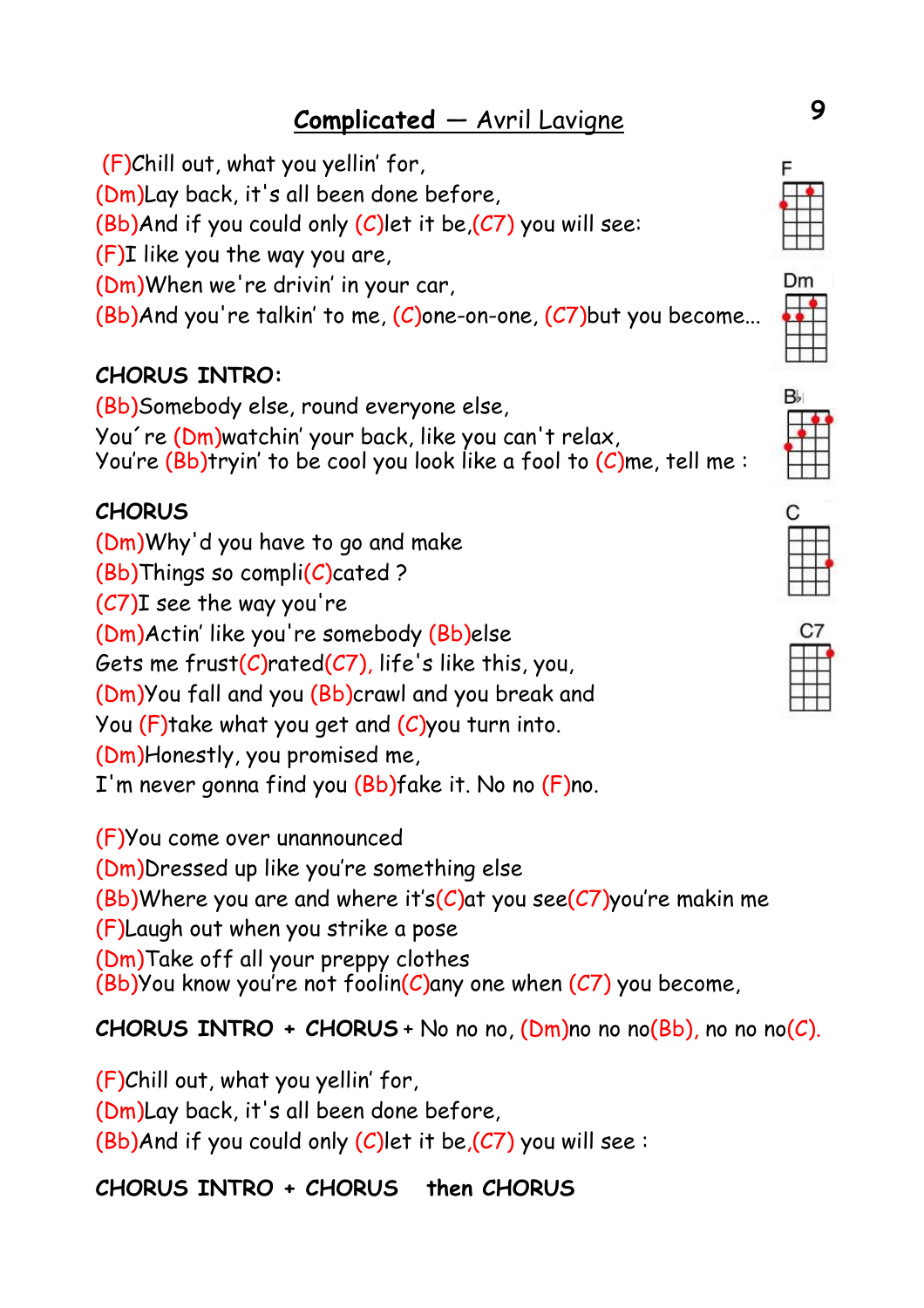# 500 Miles — The Proclaimers <sup>10</sup>

(D)When I wake up, yeah, I know I'm gonna be, I'm gonna  $(G)$ be the man who  $(A)$ wakes up next to  $(D)$ you. (D)When I go out, yeah, I know I'm gonna be, I'm gonna  $(G)$ be the man who  $(A)$ goes along with  $(D)$ you. (D)If I get drunk, well I know I'm gonna be, I'm gonna  $(G)$ be the man who  $(A)$ gets drunk next to  $(D)$ you. (D)And if I haver, yeah, I know I'm gonna be, I'm gonna  $(G)$ be the man who's  $(A)$  havering to  $(D)$ you.

#### **CHORUS**

(D)But I would walk 500 miles, and (G)I would walk (A)500 more, Just to (D)be the man who walked 1,000 (G)miles to fall down (A)at your door.

(D)When I'm working, yeah, I know I'm gonna be, I'm gonna  $(G)$ be the man who's  $(A)$ working hard for  $(D)$ you. (D)And when the money, comes in for the work I do I'll pass  $(G)$ almost every  $(A)$ penny on to  $(D)$ you. (D)When I come home, oh I know I'm gonna be, I'm gonna  $(G)$ be the man who  $(A)$ comes back home to  $(D)$ you. (D)And if I grow old, well, I know I'm gonna be, I'm gonna  $(\bar{G})$ be the man who's  $(A)$  growing old with  $(D)$ you.

CHORUS then: (D)Ta la la ta (ta la la ta), ta la la ta (ta la la ta), la la la  $(G)$ ta, la la la la la  $(A)$ ta, la la  $(D)$  la la  $(2x)$ 

(D)When I'm lonely, well, I know I'm gonna be,

I'm gonna  $(G)$ be the man who's  $(A)$ lonely without  $(D)$ you.

(D)And when I'm dreaming, well, I know I'm gonna dream,

I'm gonna  $(G)$ dream about the  $(A)$ time when I'm with  $(D)$ you.

(D)When I go out, well I know I'm gonna be,

I'm gonna  $(G)$ be the man who  $(A)$  goes along with  $(D)$ you.

(D)And when I come home, well I know I'm gonna be,

I'm gonna  $(G)$ be the man who  $(A)$ comes back home to $(D)$ you.

I'm gonna (Em)be the man who's(A) coming home to (D) you.

CHORUS then ' Ta la la la' again.







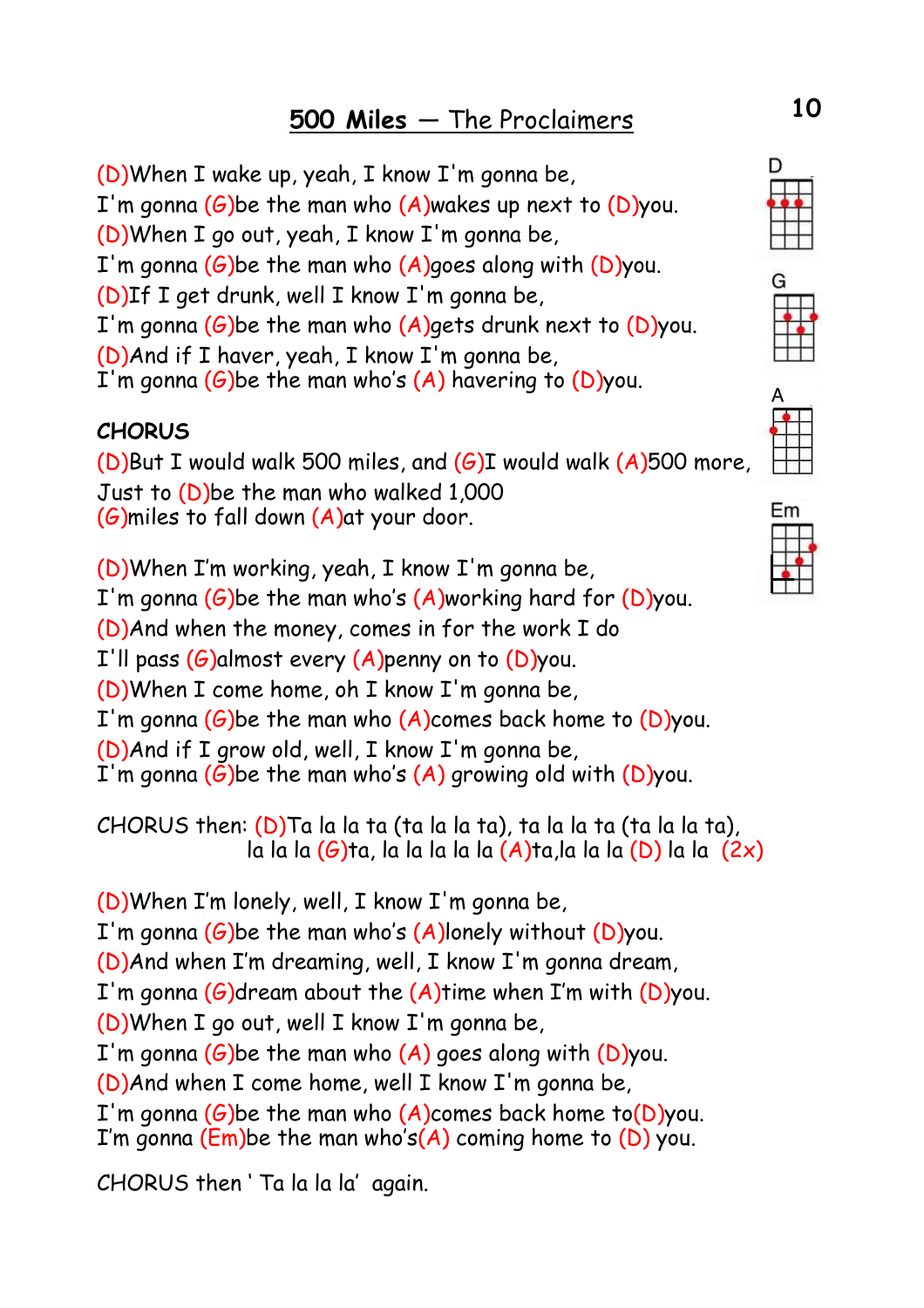#### Hit Me Baby One More Time  $-$  Britney Spears 11

 $(G)$  (Am) Oh baby, baby !  $(G)$  (Am) Oh baby, baby ! (G)(Am)Oh baby, baby, how (E7)was I supposed to (C)know, That (Dm)something wasn't (E7)right here ?(Am) Oh baby, baby, I (E7)shouldn't have let you (C)go, And (Dm)now you're out of (E7)sight, yeah ! (Am)Show me, how you want it (E7)to be ! Tell me,  $(C)$ baby, 'cause I need to  $(Dm)$ know now,  $(E)$ oh because

#### **CHORUS**

(Am) My loneliness is (E7) killing me, and I, (C) I must confess I (Dm) still believe,(E7) still believe.(Am) When  $\Gamma'$ m not with you,  $\Gamma$  (E7)lose my mind, give me a (C)sign! (Dm) (E7)Hit me, baby, one more (G)time! (Am)

 $(Am)$ Oh baby, baby, the  $(E7)$ reason I breathe is  $(C)$ you, (Dm)Boy you got me (E7)blinded! (Am) Oh pretty baby, there's  $(E7)$ nothing that I wouldn't  $(C)$ do, That's (Dm)not the way I (E7)planned it. (Am)Show me, how you want it (E7)to be ! Tell me, (C)baby, 'cause I need to (Dm)know now, (E7)oh because

CHORUS

(G)(Am)Oh baby, baby. (G) (Am) Oh baby, baby, eh-eh yeah. (G)(Am)Oh baby, baby, how (E7)was I supposed to (C)know(Dm)(E7) (F) Oh pretty baby, I (G)shouldn't have let you (Dm)go (F), And give me a (C)sign! (Dm)Hit me, baby, (E7)one more time! (Am)

**CHORUS** 



G



|  | ٠ |  |
|--|---|--|
|  |   |  |
|  |   |  |
|  |   |  |
|  |   |  |
|  |   |  |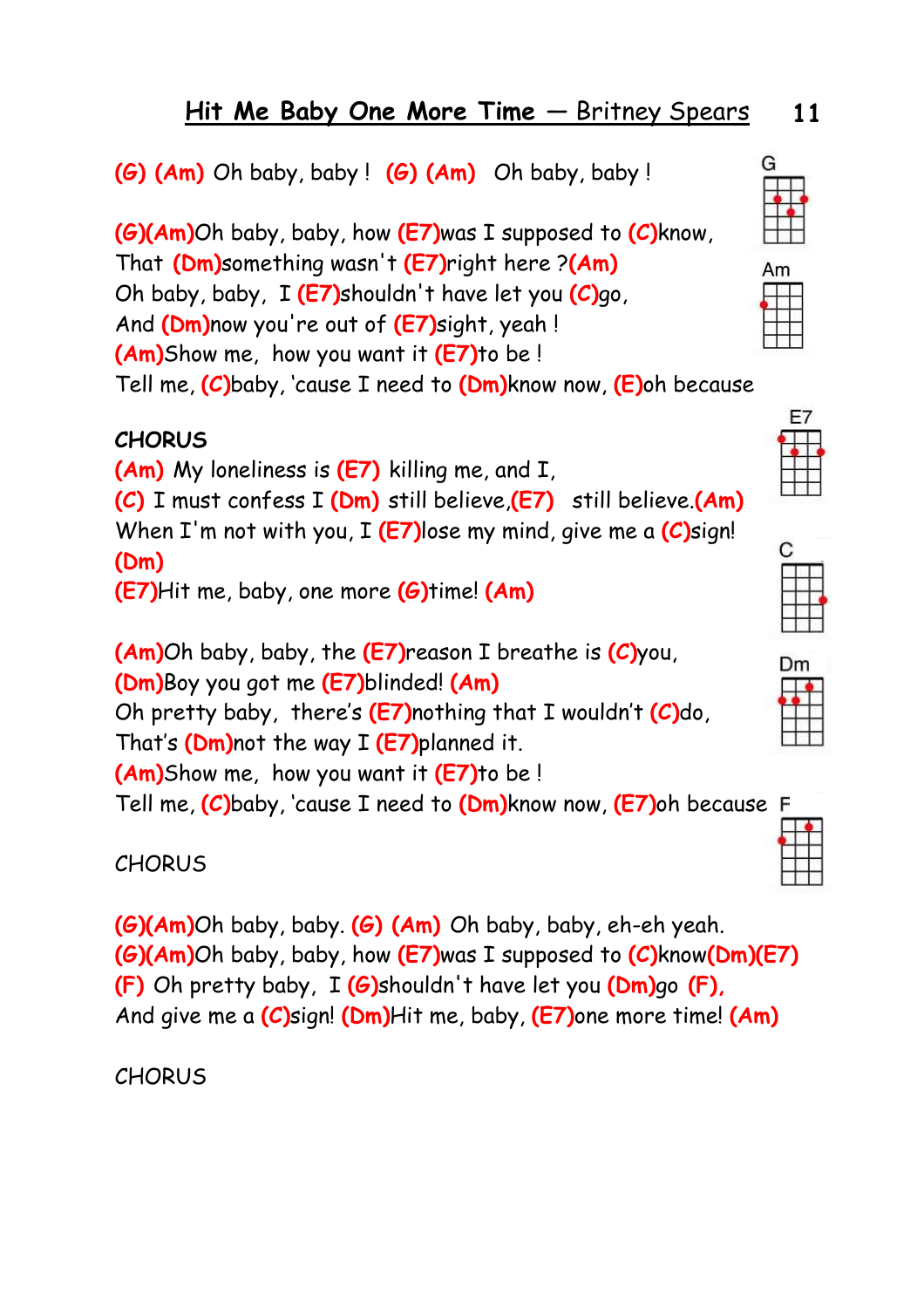#### Hey Jude — The Beatles

Hey (G)Jude, don't make it (D) bad, Take a  $(D7)$  sad song and make it  $(G)$  better. (C)Remember to let her into your (G) heart, then you can (D7) start To make it  $(G)$  better. G

Hey (G) Jude, don't be a(D)fraid, You were  $(D7)$  made to go out and  $(G)$  get her. The (C)minute you let her under your (G)skin, then you begin(D7) To make it (G) better.

(G7)And any time you feel the (C)pain, hey Jude, re-(Am)frain Don't carry the (D7)world upon your (G)shoulders. (G7)For well you know that it's a (C)fool who plays it (Am) cool By making his (D7)world a little (G)colder, da da da (G7)daa daa (D)daa da (D7) da daa Mmmm

Hey (G)Jude, don't let me (D) down, You have  $(D7)$  found her, now go and  $(G)$  get her. (C)Remember to let her into your (G) heart, then you can (D7) start To make it (G) better.

(G7)So let it out and let it (C)in, hey Jude, be-(Am)gin You're waiting for  $(D7)$  someone to per-  $(G)$  form with. (G7)And don't you know that it's just (C)you hey Jude, you'll (Am) do The movement you  $(D7)$ need is on your  $(G)$ shoulder, da da da (G7)daa daa (D)daa da (D7) da daa

Hey (G)Jude, don't make it (D) bad, Take a (D7) sad song and make it (G) better. (C) Remember to let her under your (G)skin, then you'll begin(D7) To make it (G)better, better, better, better, better, better oh.

(G) Na na na (F)na na na na (C)Na na na na, (G)Hey Jude (Repeat and fade.)

12



|  | × |  |
|--|---|--|
|  |   |  |
|  |   |  |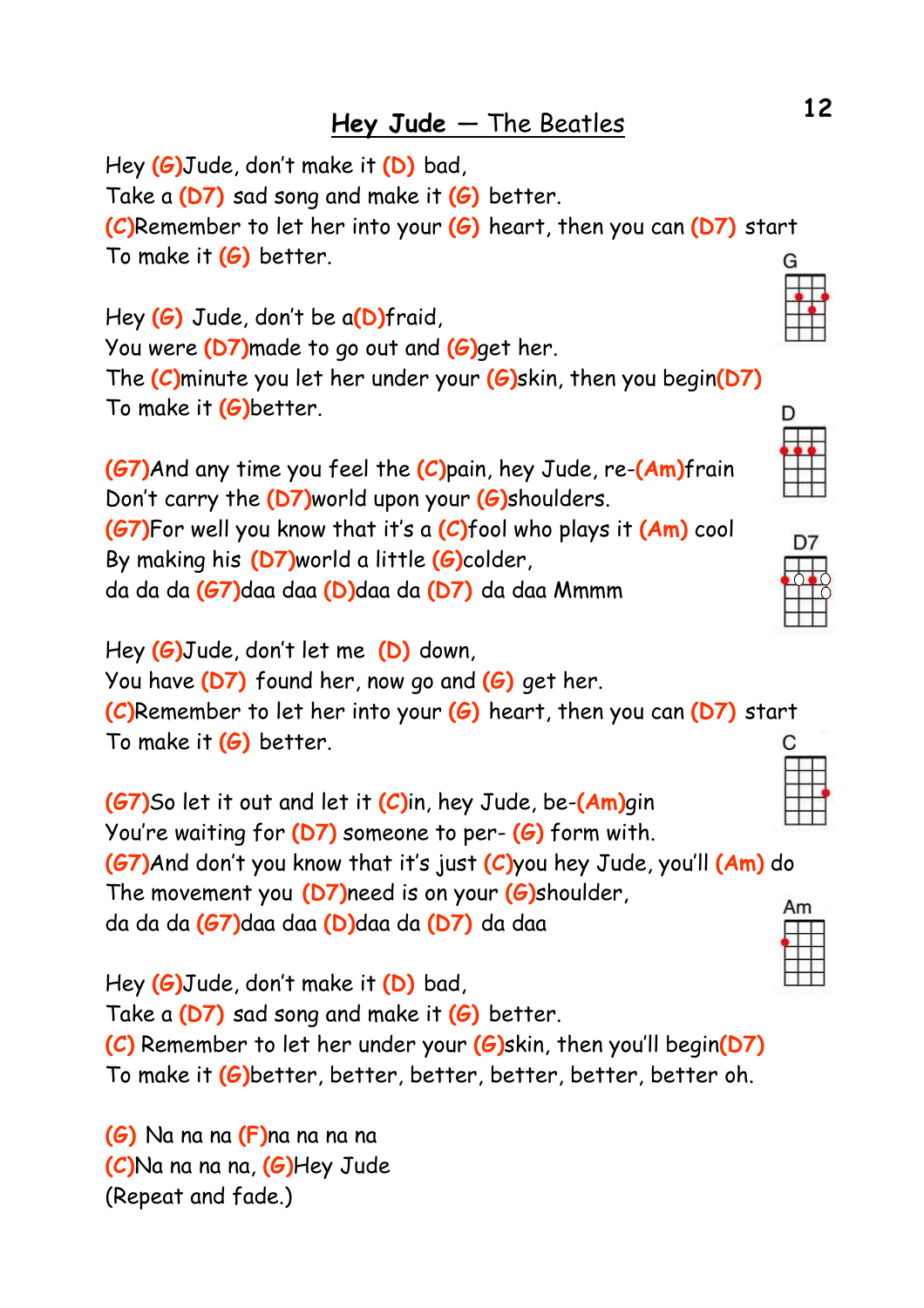



#### (C) (Am) (F) (G) (2x)

(C) I'll watch you crumble (Am) like a very old wall, (F)I'll see you stranded, (G)yeah, you took me for a fool. (F)I'll have my revenge, oh (G)yeah, 'cause I owe you nothing, Nothing at (C) all.

#### **CHORUS**

(Am) I owe you (F) nothing, (Bb) no, nothing at (C) all ! (Am) I owe you (F) nothing; (Bb) Nothing, nothing at (C) all! (Bb) Nothing, nothing at (C) all.

(C) I'll watch you suffer (Am) with no feelings at all, (F)And I'll see you desperate, (G)yeah, you won't hear my call.  $(F)$ And he who laughs last, oh  $(G)$  yeah, owes you sweet nothing, Nothing at (C) all.

#### CHORUS

(F) I was (Dm) yours and you were (F) mine, (G) But you ran (F) around and told me (Dm) lies You got (F) big, big (G)trouble.

CHORUS + I owe you  $(C)$  nothing  $(Am)$   $(F)$   $(G)$   $\times$ 4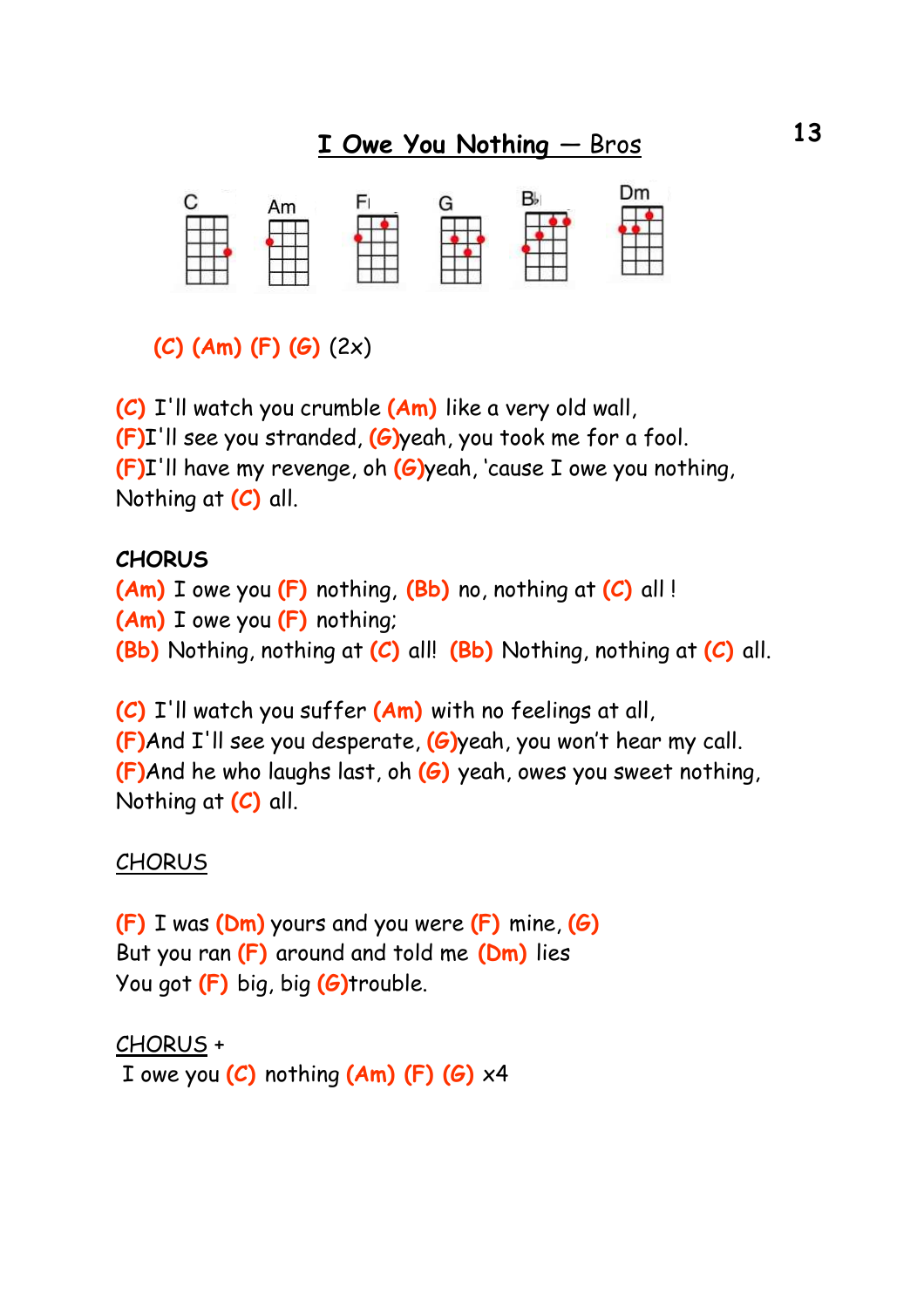#### Lucy In The Sky With Diamonds— The Beatles



(A)Picture (A7) yourself in a  $(F^{\#}m7)$  boat on a (F) river with (A)Tangerine (A7)trees and  $(F^{\#}m7)$ marmalade (F)skies. (A)Somebody (A7)calls you, you  $(F^{\#}m7)$ answer quite (F)slowly, The  $(A)$ girl with  $(A7)$ kaleidoscope  $(F<sup>\#</sup>m7)$ eyes.  $(F)$ 

(Bb)Celophane flowers of (C)yellow and (C9)green, (F6)Towering over your (Bb)head. (C)Look for the (C9)girl with the sun in her eyes and she's (G)gone.

(G)Lucy in the (C)sky with (D)diamonds (G)Lucy in the (C)sky with (D)diamonds (G)Lucy in the (C)sky with (D)diamonds. Ahhhhh

(A)Follow her (A7)down to a  $(F^{\#}m7)$ bridge by a (F)fountain Where  $(A)$ rockinghorse  $(A7)$ people eat  $(F<sup>#</sup>m7)$ marsh-mallow  $(F)$ pies. (A)Everyone (A7)smiles as you  $(F^{\#}m7)$ drift past the (F)flowers That  $(A)$ grow so  $(A7)$ incredibly  $(F^{\#}m7)$ high.  $(F)$ 

(Bb)Newspaper taxies (C)appear on the (C9)shore (F6)Waiting to take you a(Bb)way (C)Climb in the (C9)back with your head in the clouds And you're (G)gone.

#### **CHORUS**

(A)Picture (A7)yourself on a  $(F^{\#}m7)$ train in a (F) station with (A)Plasticine (A7)porters with  $(F^{\#}m7)$ looking-glass (F)ties. (A)Suddenly (A7)someone is  $(F^{\#}m7)$ there at the (F)turnstile The  $(A)$ girl with  $(A7)$ kaleidoscope  $(F^{\#}m7)$ eyes.  $(F)$ **CHORUS**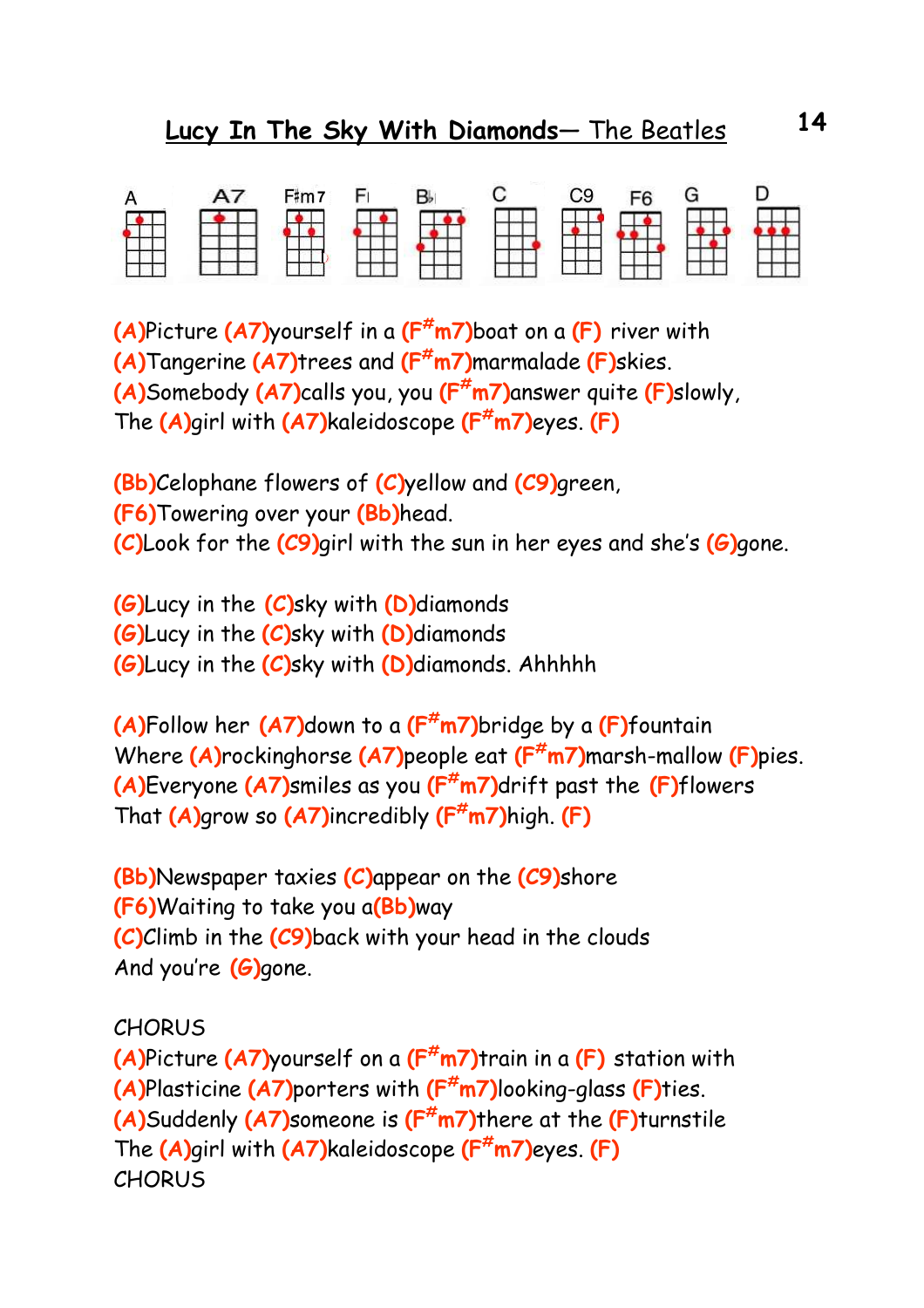#### Nothing Compares 2 U– Sinead O'Connor 15

(D)It's been seven hours and (A)fifteen days, (Bm)Since you took your love away.(D) (A) (D)I go out every night and (A)sleep all day, (Bm)Since you took your love away.(D) (A) (D)Since you been gone, I can do (A)whatever I wa…nt, (Bm)I can see whomever I choose.(D) (A) (D)I can eat my dinner in a fancy (A) restaurant, But  $(Bm)$  nothing, I said, nothing, can take  $(F#m)$ away these blues. 'Cos  $(C)$  nothing  $(G)$ compares,  $(C)$  nothing  $(G)$ compares 2  $(A)$  U.

(D)It's been so lonely without (A) you here, (Bm)Like a bird without a song.(D) (A) (D) Nothing can stop these lonely (A)tears from falling Tell me  $(Bm)$ baby, where did I go  $(G)$  wrong? (D)I could put my arms around every (A)boy I see,, (Bm) But they only remind me on you. (D) (A) (D) I went to the doctor and guess what he (A) told me, Guess what he told me? He said (Bm) "Girl, you better try to have fun no matter (F#m) What you do." But he's a fool. 'Cos  $(C)$  nothing  $(G)$ compares,  $(C)$  nothing  $(G)$ compares 2  $(A)$  U.

#### (D) (A) (Bm) (D) (A)  $\times$  2

(D)All the flowers that you planted, Mama (A)in the back yard., (Bm)All died when you went away.(D) (A) (D) I know that living with you baby was (A)sometimes hard  $(Sm)$ But I'm willing to give it another  $(F#m)$  try.

'Cos  $(C)$  nothing  $(G)$ compares,  $(C)$  nothing  $(G)$ compares 2  $(A)$  U. (C) Nothing (G)compares, (Bm) nothing (A) compares 2 U. (C) Nothing (G)compares, (Bm) nothing (A) compares 2 U.

(C) (G) (Bm) (A) (C) (G) (D)







Вm



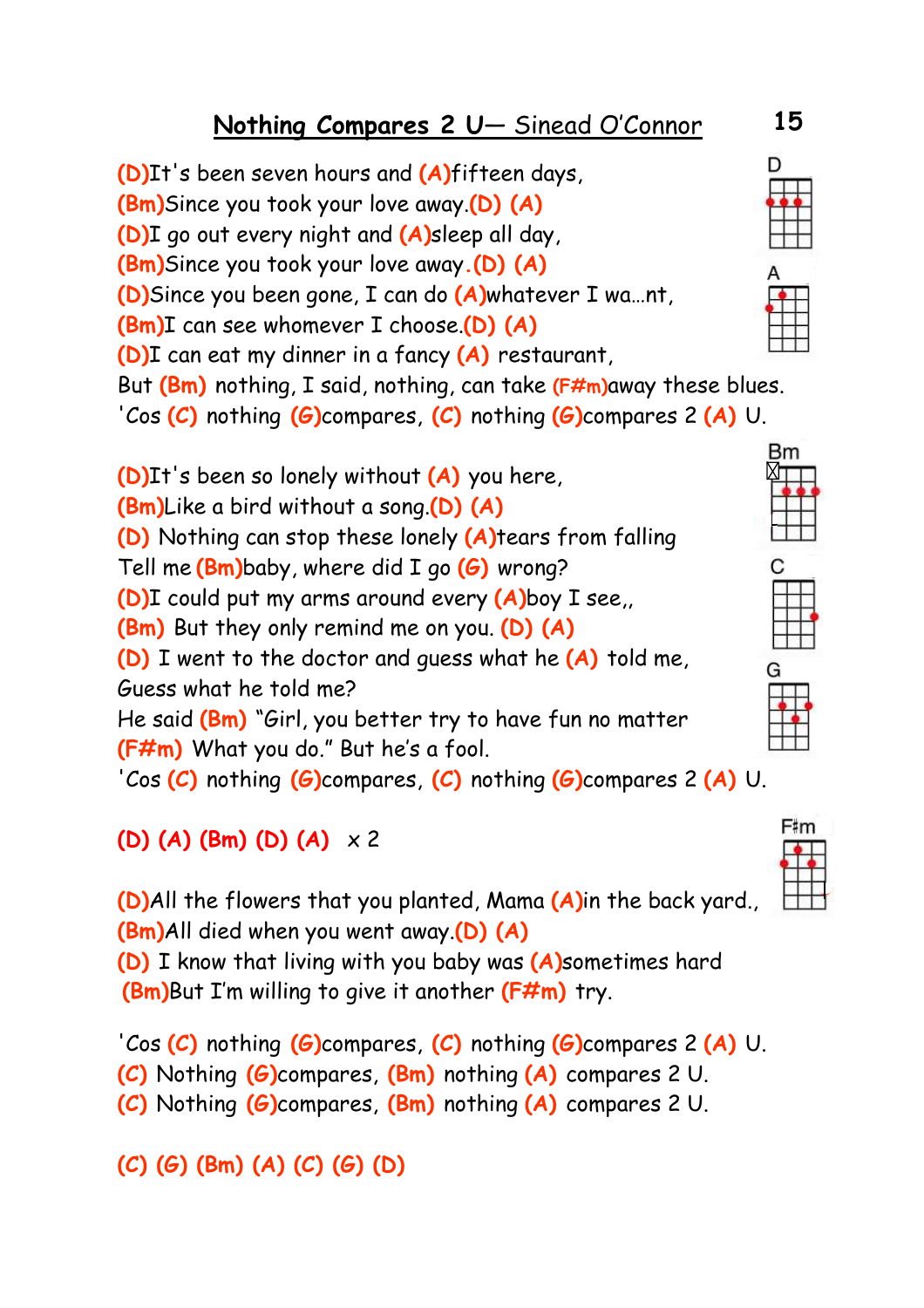#### Summertime — George Gershwin



Summer(Am)time… (E7)and the livin' is (Am)easy. Fish are (Dm)jumpin'… and the cotton is (E7)high. Your daddy's (Am)rich… and your(E7) mamma's good (Am)lookin', So (C)hush little (Am)baby, (E7)don't you (Am)cry.

(Am)One of these mornings(E7), You're going to rise up (Am)singing. Then you'll (Dm)spread your wings, And you'll take to the (E7)sky. But till (Am)that morning, (E7) There's a' nothing can(Am) harm you, With (C)daddy and (Am)mamma (E7)Standing (Am)by.

(Repeat once).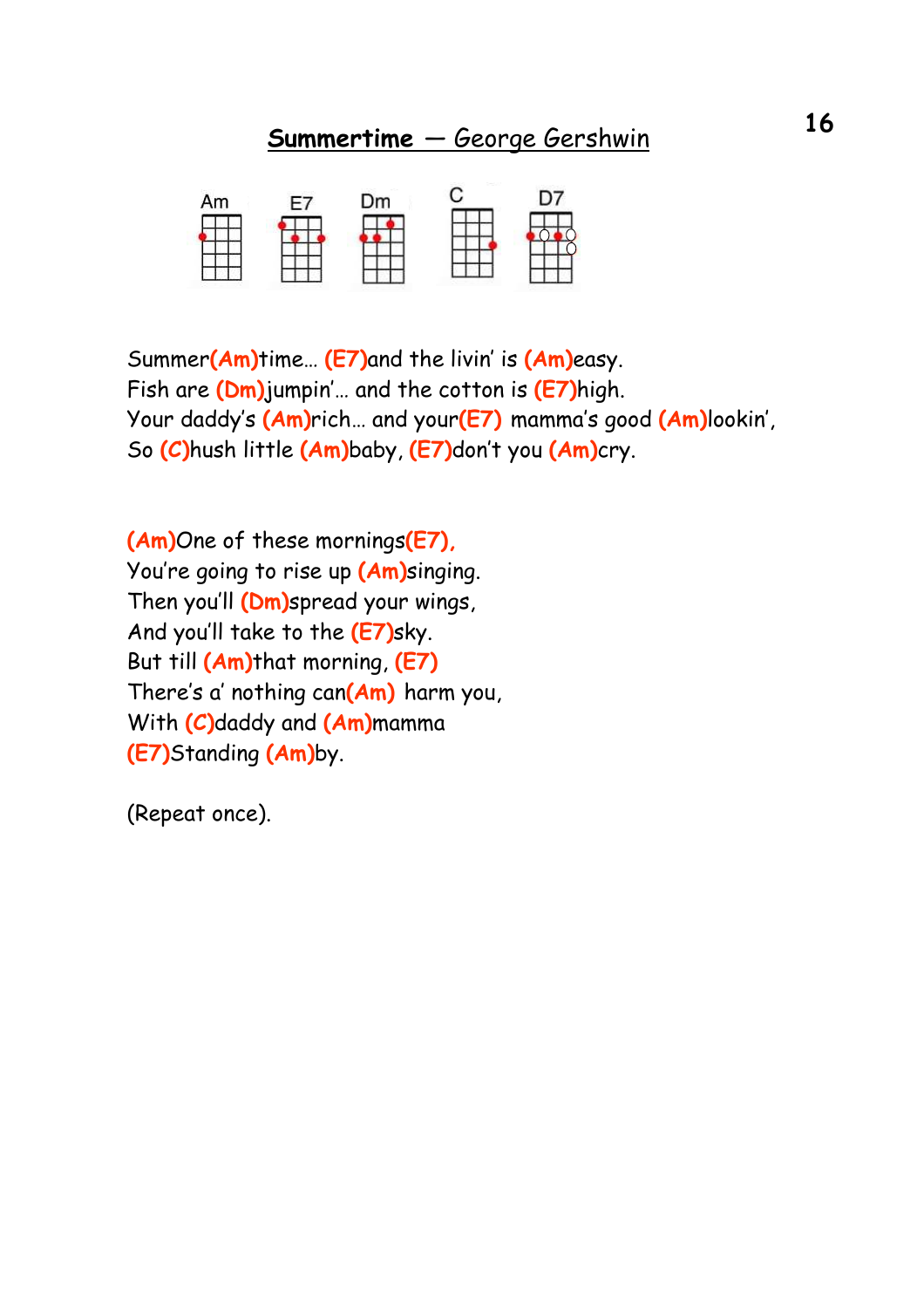#### Will You Still Love Me Tomorrow? — The Shirelles



(C)Tonight you're (Am) mine com(F)pletely (G) (C)To give your (Am) love so sweet- (G)ly To-  $Em$ ) night the light of  $(Am)$  love is in your eyes,  $(F)$  But will you  $(G)$  love me to- $(C)$ morrow?

C)Is this a (Am) lasting (F)treasure (G)? (C)Or just a (Am) moments plea- (G) -sure? Can  $(\text{Em})$ I believe the  $(\text{Am})$  magic of your sighs,  $(F)$  Will you still  $(G)$  love me to- $(C)$ morrow?

(F)Tonight words stay (Em)unspoken

(F)You said that I'm the only (C)one;

(F)But will my heart be (Em)broken

(F)When the night meets the (D7)morning (F)sun?(G)

C)I'd like to (Am) know that your (F)love (G) (C)Is a love I (Am) can be sure (G) of So (Em)tell me now and(Am) I won't ask again  $(F)$  Will you still  $(G)$  love me to- $(C)$ morrow?  $(C7)$  $(F)$  Will you still  $(G)$  love me to- $(C)$ morrow?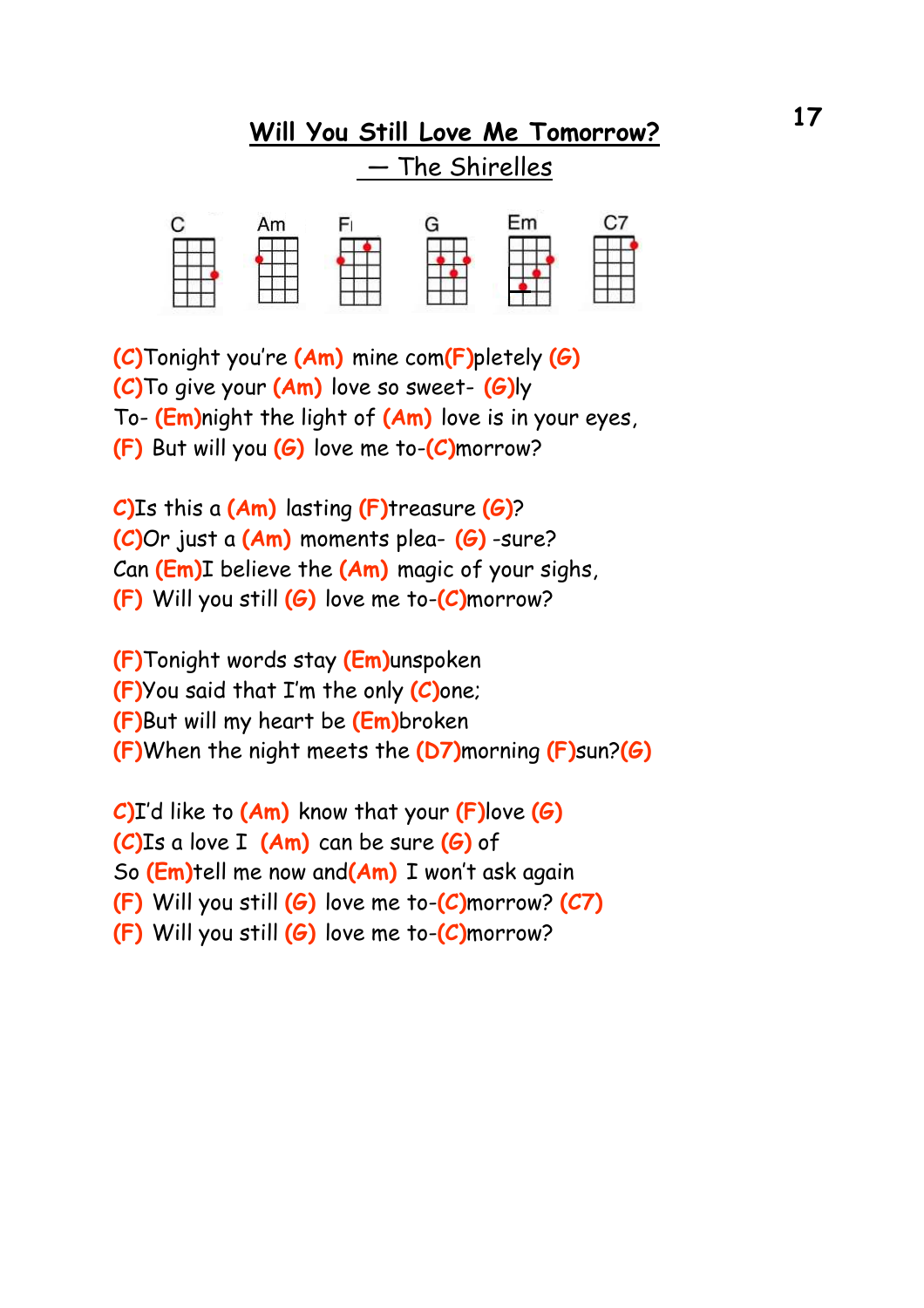#### YMCA — The Village People

(C)Young man, there's no need to feel down, I said (Am)Young man, pick yourself off the ground, I said (Dm) Young man, cause you're in a new town There's no  $(G)$ need to be unhappy. (C)Young man, there's a place you can go, I said (Am)Young man, When you're short on your dough, you can (Dm)Stay there, and I'm sure you will find Many (G) ways to have a good time.

# C

#### **CHORUS**

It's fun to stay at the  $(C)$ YMCA. It's fun to stay at the  $(Am)$ YMCA, They have (Dm)everything for you men to enjoy You can (G)hang out with all the boys. It's fun to stay at the  $(C)$ YMCA. It's fun to stay at the  $(Am)$ YMCA, You can (Dm) get yourself cleaned, you can have a good meal You can (G)do whatever you feel.

(C)Young man, are you listening to me, I said (Am)Young man, what to you want to be, I said (Dm) Young man, you can make real your dreams, But you've  $(G)$  got to know this one thing... (C)No man does it all by himself, I said (Am)Young man, put your pride on the shelf and just (Dm)Go there, to the YMCA I'm sure (G)they can help you today. (CHORUS) (C)Young man, I was once in your shoes, I said (Am)I was down and out with the blues, I felt (Dm) No man cared if I were alive I felt  $(G)$  the whole world was so tight. (C)That's when someone came up to me and said, (Am)"Young man, take a walk up the street, there's a (Dm)Place there called the YMCA They can  $(G)$ start you back on your way. (CHORUS)

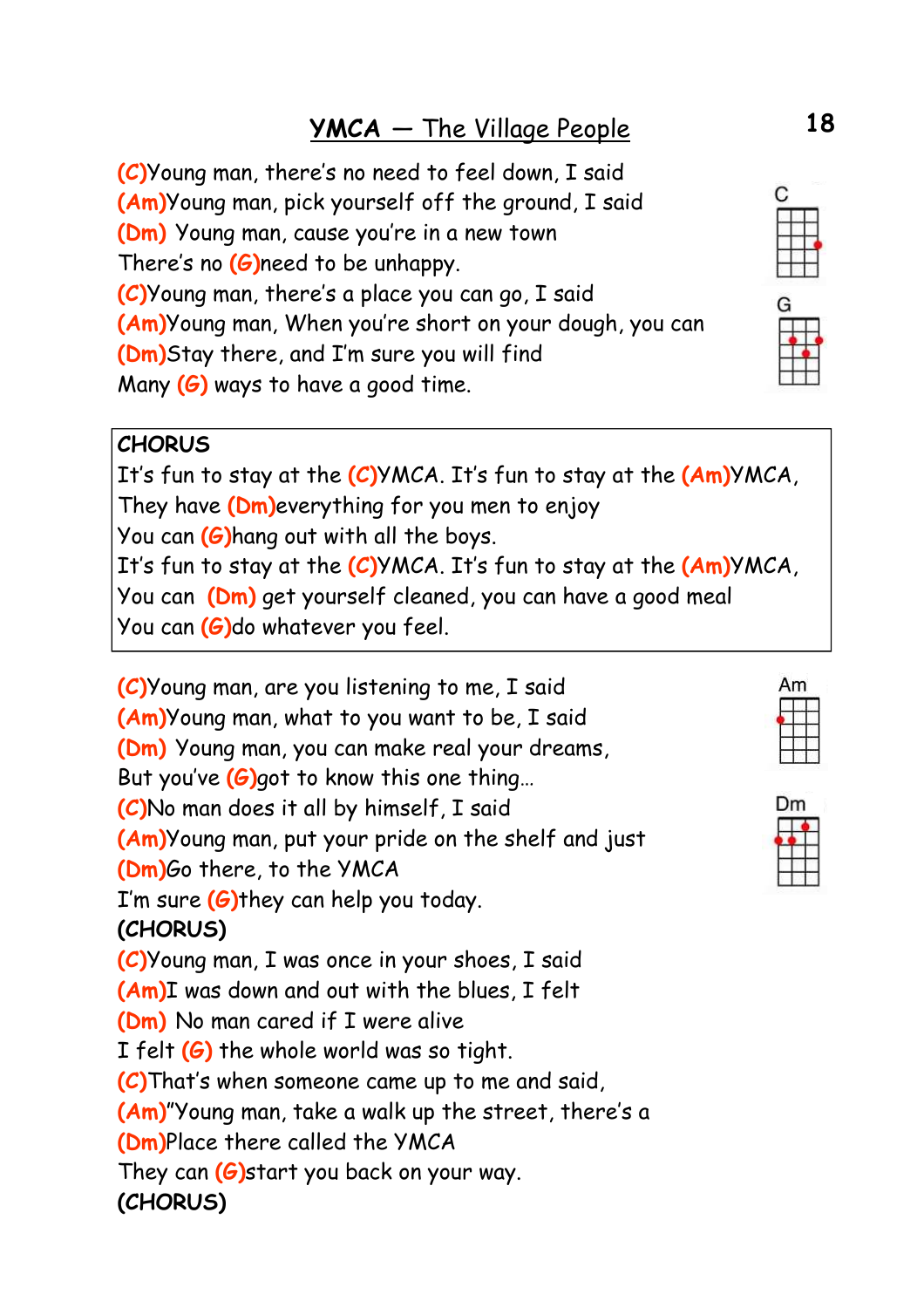#### Don't Look Back In Anger — Oasis

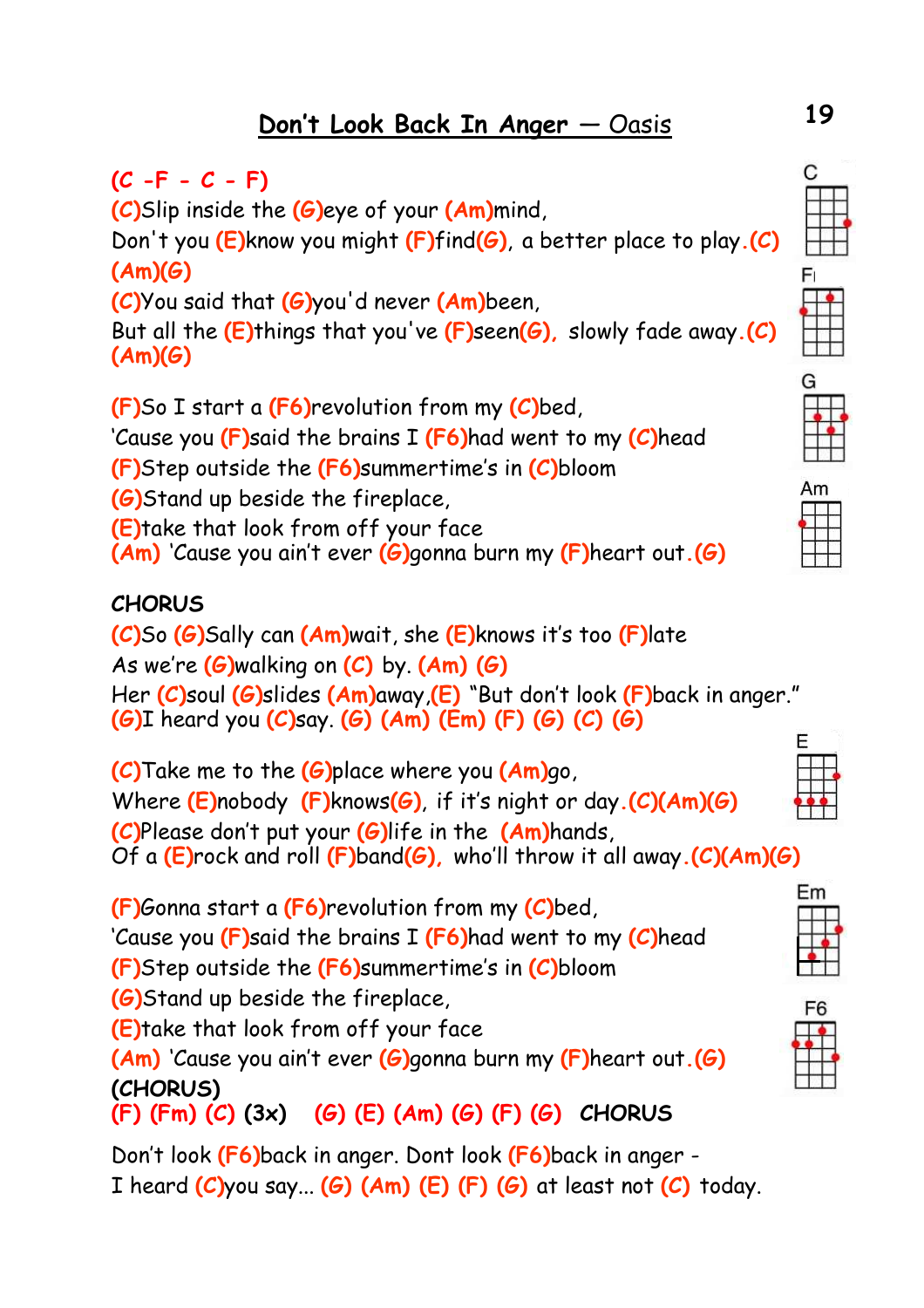#### Imagine — John Lennon



#### (C) (F) (C) (F)

(C)Imagine there's no (F)heaven, (C) it's easy if you (F)try.  $(C)$  No hell  $(F)$ below us,  $(C)$  above us only  $(F)$ sky. Imagine  $(Am)$  all the  $(Dm)$ people  $(F)$  -  $(G)$ living for  $(G7)$ today.

(C)Imagine there's no (F)countries, (C) it isn't hard to (F)do. (C) Nothing to kill or (F)die for, (C) and no religion (F)to. Imagine (Am) all the (Dm)people (F) - (G)living life in (G7)peace, You…(F)

You may  $(G)$ say I'm a  $(C)$ dreamer $(E)$   $(F)$ , but I'm  $(G)$ not the only one $(C)$  $(E)(F)$ I hope some $(G)$ day you'll  $(C)$ join us  $(E)(F)$ , and the  $(G)$ world will  $(C)$ be as one.

(C)Imagine no (F)possessions, (C) I wonder if you (F)can. (C) No need for greed nor (F)hunger, (C) a brotherhood of (F)man. Imagine (Am) all the (Dm)people (F) - (G)sharing all the (G7)world. Y…(F)...ou

You may (G)say I'm a (C)dreamer(E) (F), but I'm (G)not the only one(C)  $(E)(F)$ I hope some $(G)$ day you'll  $(C)$ join us  $(E)(F)$ , and the  $(G)$ world will  $(C)$ live as one.

 $(C)(F)(C)(F)$   $(C)(F)(C)(F)$   $(C)$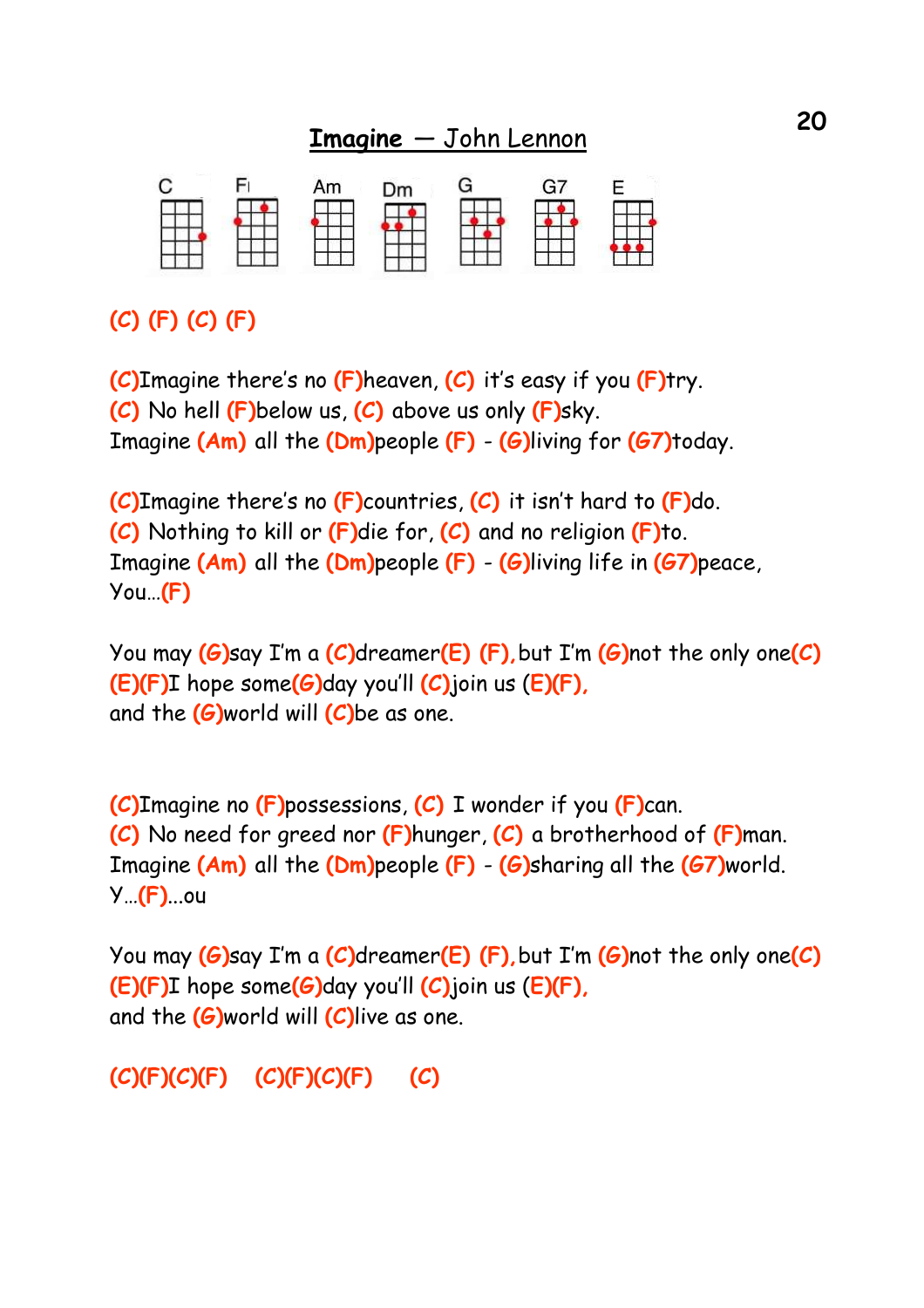#### The Final Countdown — Europe

Intro: Em-C-Am-D Em-C-Am-D Em -D -Em -Em -Bm ...

(Em)We're leaving together, but still it's (Am)farewell (Em)And maybe we'll come back to Earth, (D)who can (G)tell? (C)I guess there is (D)no one to blame ,(G)We're (D)leaving (Em)ground. (C)Will things ever (Bm)be the same (D)again?

It's the final  $(Em)$ countdown. $(C)$   $(Am)$   $(D)$ The final (Em)countdown.(C) (Am) (D)

(Em)We're heading for Venus, and still we stand (Am)tall, (Em)'Cause maybe they've seen us, and (D)welcome us (G)all? (C)With so many (D)light years to go ,(G)And (D)things to be (Em)found. (C)I'm sure we will (Bm)all miss her (D)so.

It's the final (Em)countdown.(C) (Am) (D) The final (Em)countdown.(C) (Am) (D)

Em-C-Am-D Em-C-Am-D Em -D -Em -Em -Bm

```
It's the final (Em)countdown.(C) (Am) (D)
The final (Em)countdown.(C) (Am) (D)
Em-C-Am-D 
Em-C-Am-D 
Em -D -Em -Em -B7 ... ( one loud strum to end) ...Em
```
Em







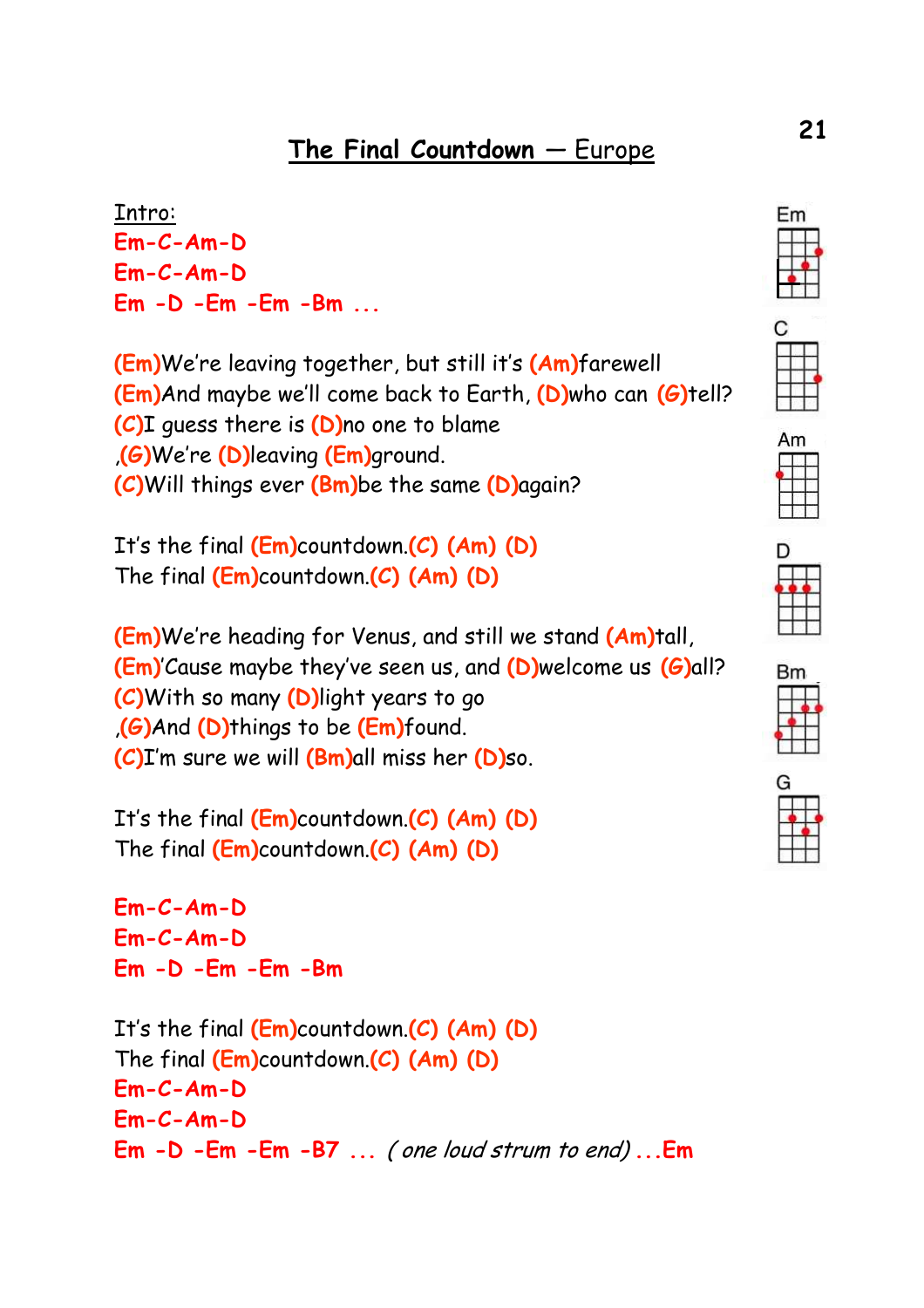# Stand By  $Me - Ben E$  King 22



When the  $(G)$ night has come,  $(Em)$  and the land dark And the  $(C)$ moon is the  $(D)$ only light we'll  $(G)$ see. No, I won't be afraid, no, I (Em)won't be afraid, Just as  $(C)$  long as you  $(D)$  stand, stand by  $(G)$  me.

So, darling, darling, (G)stand by me, oh, (Em)stand by me. Oh,  $(C)$ stand,  $(D)$  stand by  $(G)$  me, stand by me.

If the  $(G)$ sky that we look  $(Em)$ upon should tumble and fall, Or the  $(C)$ mountain should  $(D)$ crumble to the  $(G)$ sea. I won't cry, I won't cry, no, I (Em)won't shed a tear, Just as (C)long as you (D)stand, stand by (G)me.

So, darling, darling, (G)stand by me, oh, (Em)stand by me. Oh,  $(C)$ stand,  $(D)$  stand by  $(G)$  me, stand by me.

Whenever you're in trouble won't you (G)stand by me, oh, (Em)stand by me. Oh,  $(C)$ stand,  $(D)$  stand by  $(G)$  me, stand by me.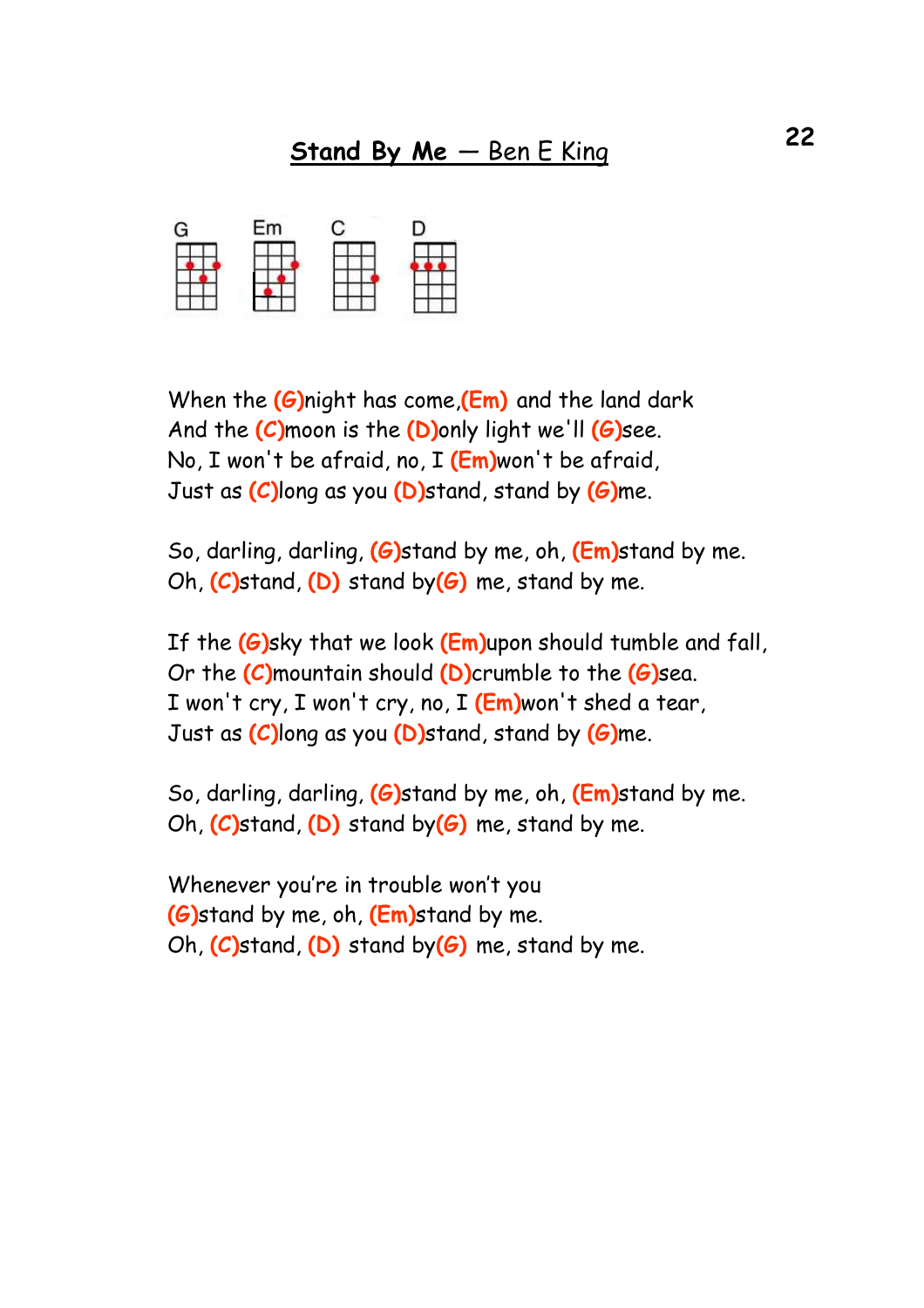#### I Think We're Alone Now — Tiffany



#### (C) (G) (F) (C) x2

(C) "Children (Em)behave." (Am)That's what they (F)say when we're together. (C) "And watch how you (Em)play." (Am)They don't under(F)stand and so we're...

#### **CHORUS**

(Em)Running just as fast as we (C)can, (Em)Holdin' onto one another's (C)hands, (Bb)Tryin' to get away into the night and then you (G)Put your arms around me and we tumble to the ground And then you  $(C)$  say... "I think we're (G) alone now, There  $(Am)$ doesn't seem to be  $(F)$ anyone around. $(C)$ I think we're (G)alone now. The (Am)beating of our hearts is the (F)only sound." (C)

(C) Look at the (Em)way." (Am)We gotta (F)hide what we're doin'. (C) Cause what would they (Em)say." (Am)If they ever(F)knew and so we're…

**CHORUS** (C) (Em) (Am) (F) (C) (Em) (Am) (F)

#### **CHORUS**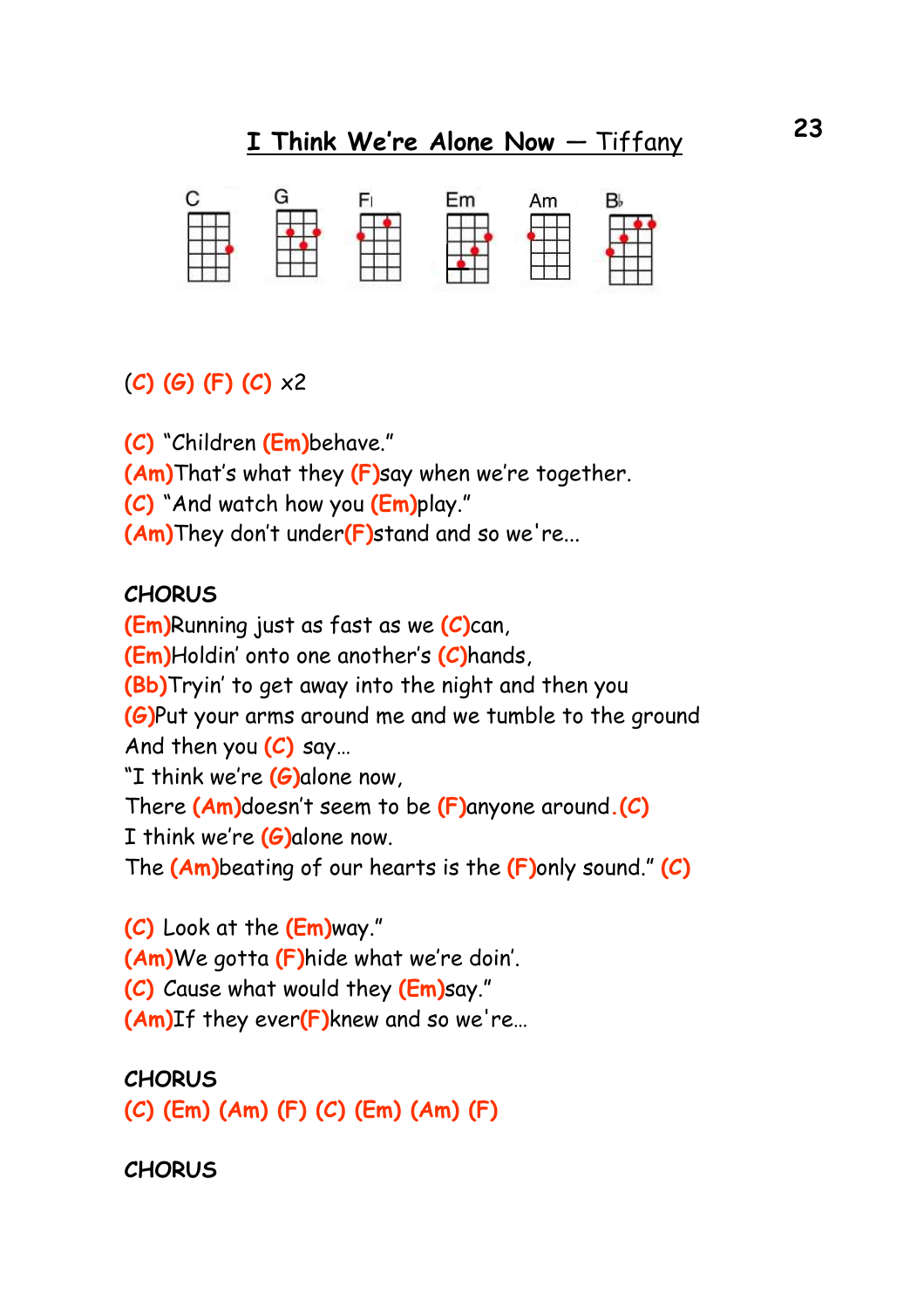(A)That's all I wanted, something special, something (G)sacred In your (A)eyes.

For just one moment to be bold and (G)naked At your (A)side.

(F)Sometimes I think that you'll (G)never understand (A)me.  $(F)$ Maybe this time is  $(G)$ forever? Say it  $(E)$ can be, Oh oh.

(A)That's all you wanted, something special, something (G)sacred In your (A)life.

For just one moment to be bold and (G)naked At my (A)side.

(F)Sometimes I think that you'll (G)never understand (A)me.

 $(F)$ But something tells me  $(G)$ together we'd be  $(E)$ happy Oh oh. Baby.

#### **CHORUS**

(A)I will be your father figure, put your tiny hand in mine, (G)I will be your preacher teaching anything you have in mind.

(A)I will be your father figure, I have had enough of crime,

(G)I will be the one who loves you till the end of (A)time.  $\overline{(G)}$ Uh, uh,  $(A)$ uh, oh $(G)$  yeah !

(A)That's all I wanted, but sometimes love can be (G)mistaken For a (A)crime.

That's all I wanted, just to see my  $(G)$  baby's blue Eyes (A)shine.

(F)This time I think that my lover (G) understands (A)me.

 $(F)$ If we have faith in each  $(G)$ other then we  $(E)$ can be-strong baby.

#### CHORUS (ending in F instead of A)

 $(F)$ If you are the  $(G)$ desert I'll be the  $(F)$ sea, If you ever  $(G)$ hunger, hunger for  $(F)$ me. Whatever you  $(G)$ ask that's what I'll  $(A)$ be (F)So when you (G)remember the ones who have (F)lied Who said that they (G)cared but then laughed as you (F)cried Beautiful (G)darling (E)don't think of me. Because all I ever (A)wanted (G)It's in your (A)eyes, Baby, baby, baby (G)and love can't lie, (A)no. (E)I won't let you go my baby. CHORUS

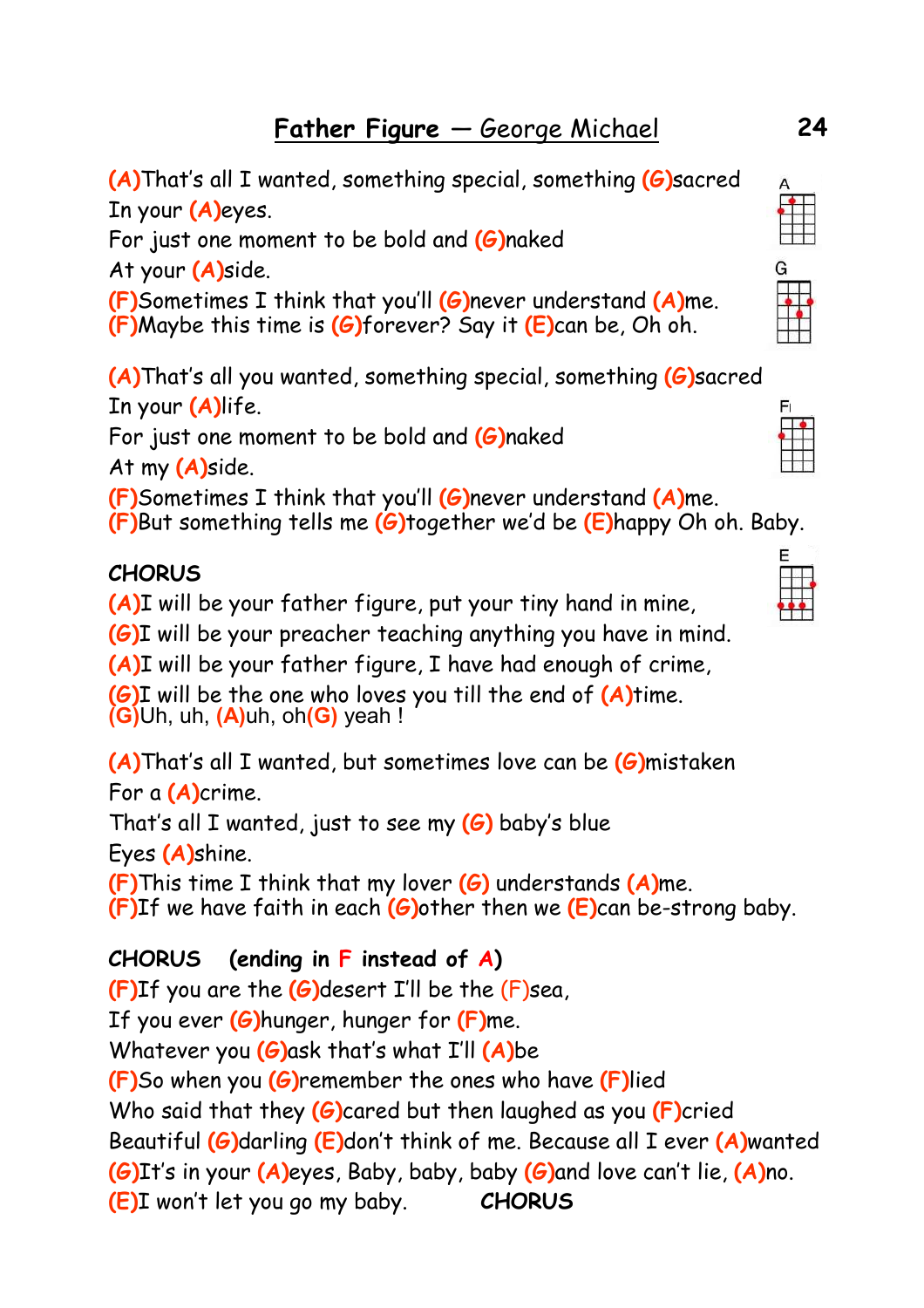#### Every Rose Has It's Thorn —Poison

#### $D - G - D - G$

(D)We both lie silently still in the (G)dead of the night, Although we (D)both lie close together, we feel (G)miles apart inside. Was it (D)something I said or (G)something I did? D Did my (D)words not come out (G)right? Though I  $(A)$ tried not to hurt you, though  $(G)$ I tried, But I guess that's why they say:

#### **CHORUS**

(D)Every rose has its (G)thorn, Just like (D)every night has its (G)dawn, Just like (D)every (A)cowboy sings his (G)sad, sad (D)song, Every rose has its (G)thorn.(D)(G)(D)(G)

(D)I listen to our favourite song playin' on the (G)radio, Hear the (D)DJ say love's a game of easy come and (G)easy go. But I (D)wonder does (G)he know Has he (D)ever felt like (G)this? And I know  $(A)$ that you'd be here right now if I  $(G)$ Could've let you know somehow, I guess: **CHORUS** 

(Bm7)Though it's been a (A)while now, I can(G)still feel so much(D)pain, (Bm7)Like the knife that (A)cuts you, the wound heals, (G) But the scar, that scar remains. (D) (G) (D) (G)

(D)I know I could've saved our love that night if I'd (G)Known what to say. (D)Instead of makin' love, we both (G)made our separate ways. And now  $I$  (D) hear you found  $(G)$  some body new, And that  $(D)I$  never meant that  $(G)$ much to you; To(A) hear that tears me up inside and to (G)See you cut's me like a knife. I guess: **CHORUS** 

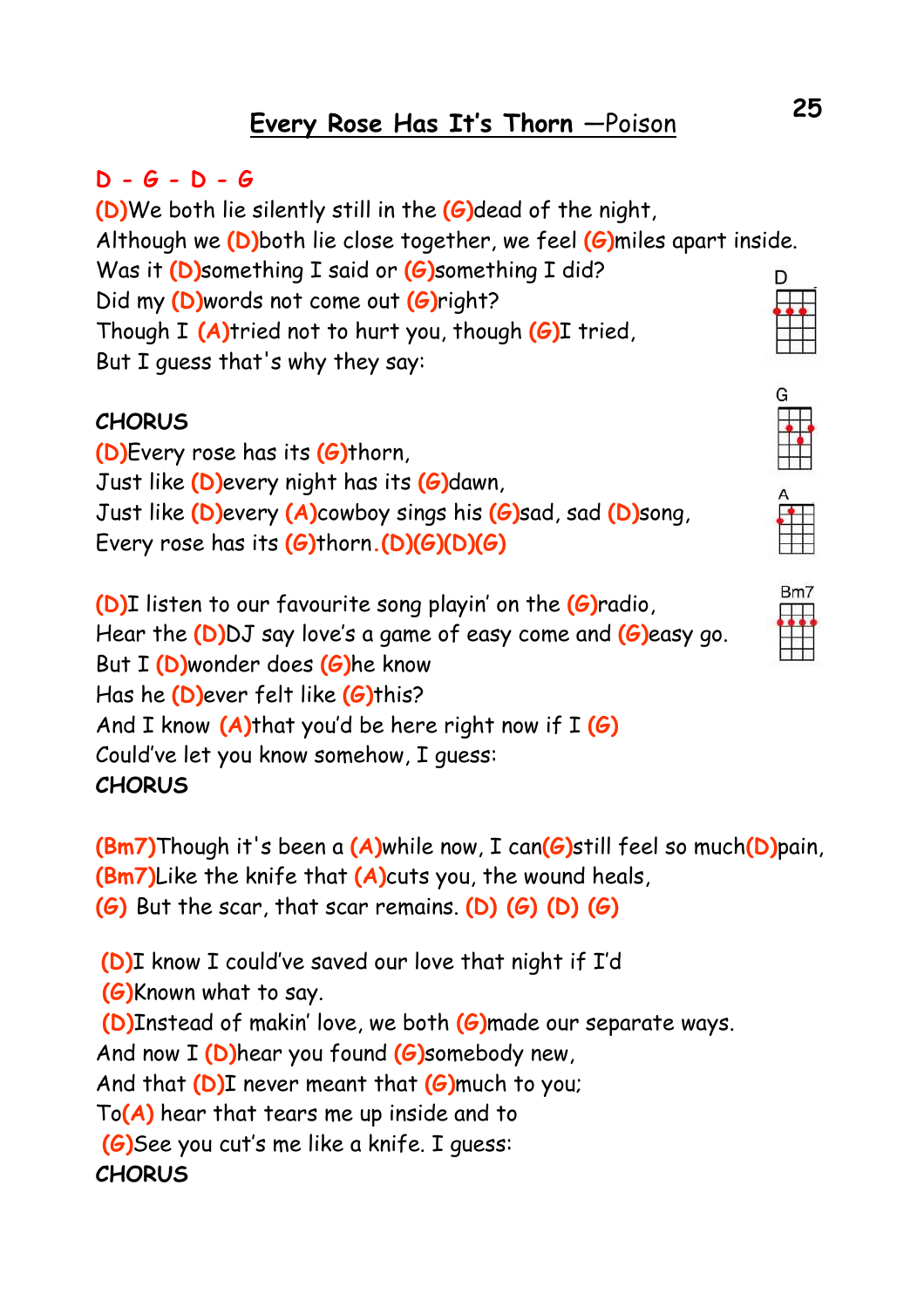#### Raindrops Keep Falling On My Head-BJ Thomas



(C) Raindrops keep falling on my head.

(C7)And just like the guy whose feet are (F) too big for his (Em)bed (A) Nothing seems to (Em)fit

(A7)Those (Dm)raindrops are falling on my head they keep falling…

(G) So I just (C) did me some talking' to the sun

(C7)And I said I didn't like the (F) way he got things (Em)done (A) Sleepin' on the (Em)job,

(A7)Those (Dm)raindrops are falling on my head they keep falling…

(G7) But there's one  $(C)$ thing I know $(G)$ 

The  $(F)$ blues he sends to  $(G)$ meet me won't  $(Fm)$ defeat me It won't be long till (A)happiness steps (Dm)up to (G7)greet me.

(C) Raindrops keep falling on my head. (C7)But that doesn't mean my eyes will (F) soon be turning' (Em)red (A) Crying's not for (Em)me (A7)Cause (Dm)I'm never gonna stop the rain by complainin' (G7)

Because I'm (C)free (F) Nothin's (Dm)worryin' me(C) (G) (F) (G) (C)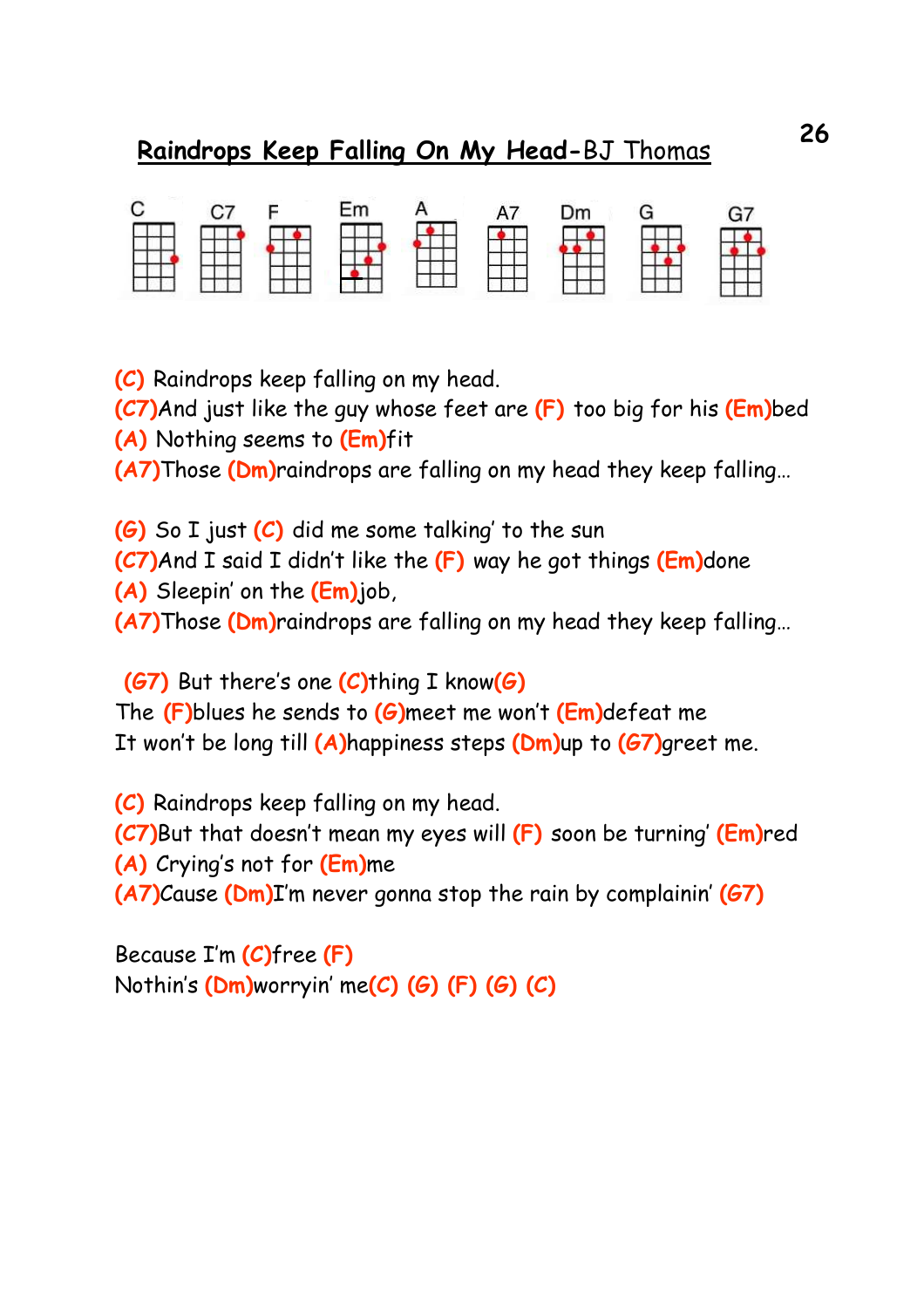#### Spirit In The Sky-Norman Greenbaum

#### (A)  $\sim$  (D)(C)(A)  $\times$ 8

(A)When I die and they lay me to rest, Gonna go to the (D) place that's best. When they lay me (A) down to die, (E7) Goin' on up to the spirit in the (A)sky.

(A)Goin' up to the spirit in the sky, That's where I'm gonna go, (D)when I die. When I die and they  $(A)$  lay me to rest, I'm gonna( $E7$ ) go to the place that's the  $(A)$ best.  $(D)(C)(A) \times 4$ 

(A)Prepare yourself, you know it's a must, Gotta have a friend in Jesus (D) So you know that (A) when you die, It's( $E7$ ) gonna' recommend you to the spirit in the  $(A)$ sky.

(A)Gonna' recommend you to the spirit in the sky, That's where you're gonna go, (D)when you die. When you die and they (A) lay you to rest, You're gonna  $(E7)$ go to the place that's the  $(A)$ best.  $(D)(C)(A) \times 4$ 

(A)I've never been a sinner; I've never sinned. I got a friend in Jesus (D) So you know that (A) when I die, It's( $E7$ ) gonna' set me up with the spirit in the  $(A)$ sky.

(A)Gonna' set me up with the spirit in the sky, That's where I'm gonna go, (D)when I die. When I die and they  $(A)$  lay me to rest, I'm gonna  $(E7)$ go to the place that's the  $(A)$ best... (E7)Go to the place that's the (A)best. **(E7)**Go to the place that's the  $(A)$  best  $(A) \sim (D)(C)(A) \times 4$ 



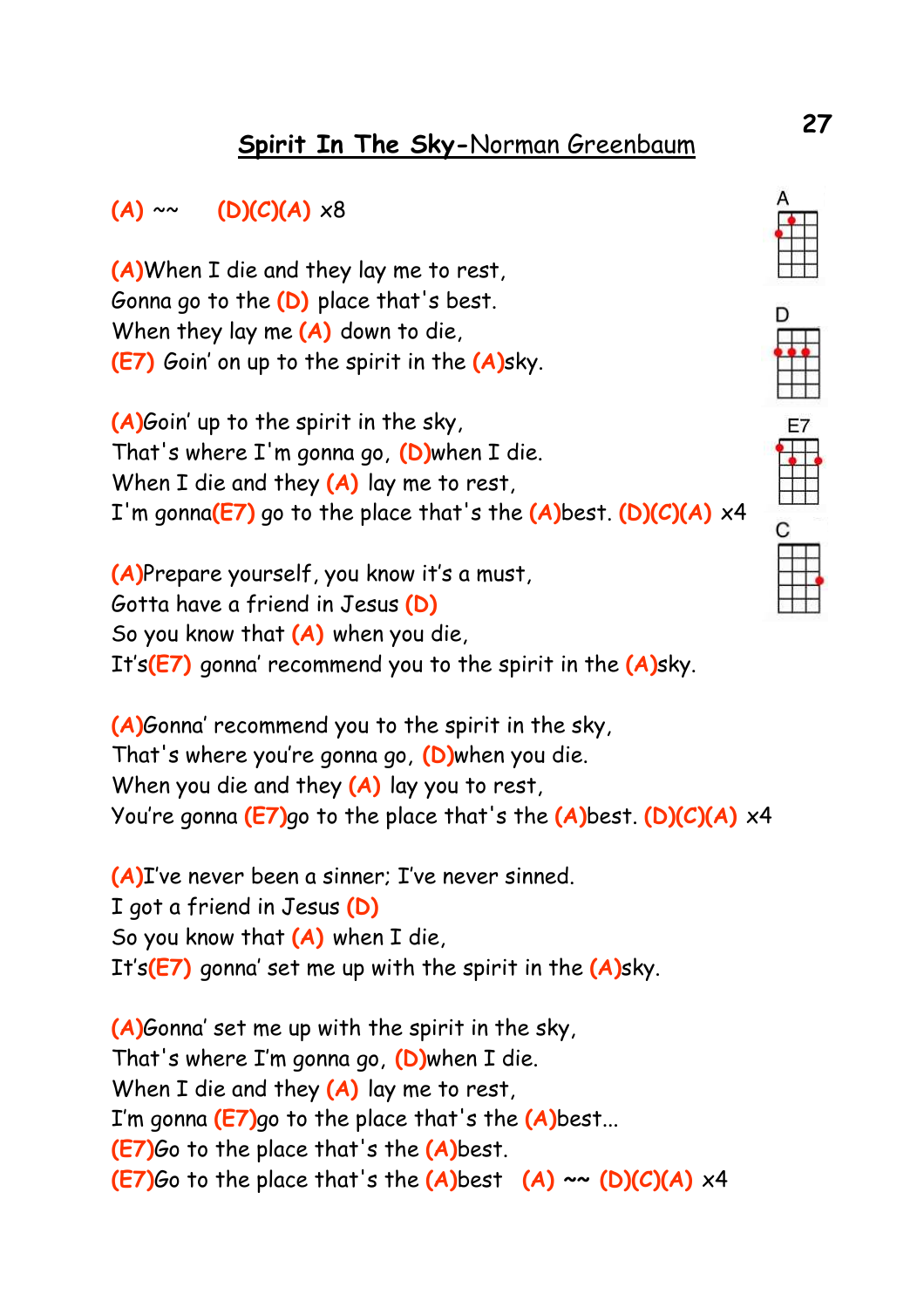#### The Long And Winding Road-The Beatles



(Am)The long and winding road (F) that (C)leads to your (F)door, Will (Em)never (Am)disappear,  $(F)$ I've seen that  $(G)$ road be $(C)$ fore. $(C7)$ (F)It (Em)always leads (Am)me here (Dm)Leads me (G) to your (C)door.

 $(Am)$ The wild and windy night  $(F)$  that the  $(C)$ rain washed  $(F)$ away, Has (Em)left a pool of (Am)tears, (F)Crying (G)for the(C)day(C7) (F)Why (Em)leave me standing (Am)here? (Dm)Let me (G) know the (C)way.

(C)Many times I've (F) been alone, And (C)many times I've (Dm)cried,(G) (C)Anyways you'll (F)never know The (C)many ways I've (Dm)tried.(G)

 $(Am)$ But still they lead me back  $(F)$  to the  $(C)$ long, winding  $(F)$ road, You (Em)left me stand(Am)-ing here,  $(F)$ A long, long  $(G)$ time a $(C)$ go. $(C7)$ (F)Don't (Em)leave me waiting (Am) here (Dm)Lead me (G) to your (C)door.

 $(C-C - F-F-C-C - Dm-G) x2$ 

 $(Am)$ But still they lead me back  $(F)$  to the  $(C)$ long, winding  $(F)$ road, You (Em)left me stand (Am)ing here,  $(F)$ A long, long  $(G)$ time a $(C)$ go. $(C7)$ (F)Don't (Em)leave me waiting (Am) here (Dm)Lead me (G) to your (C)door.  $(C-C- F-F-C-C - Dm-G) \times 2$  (C)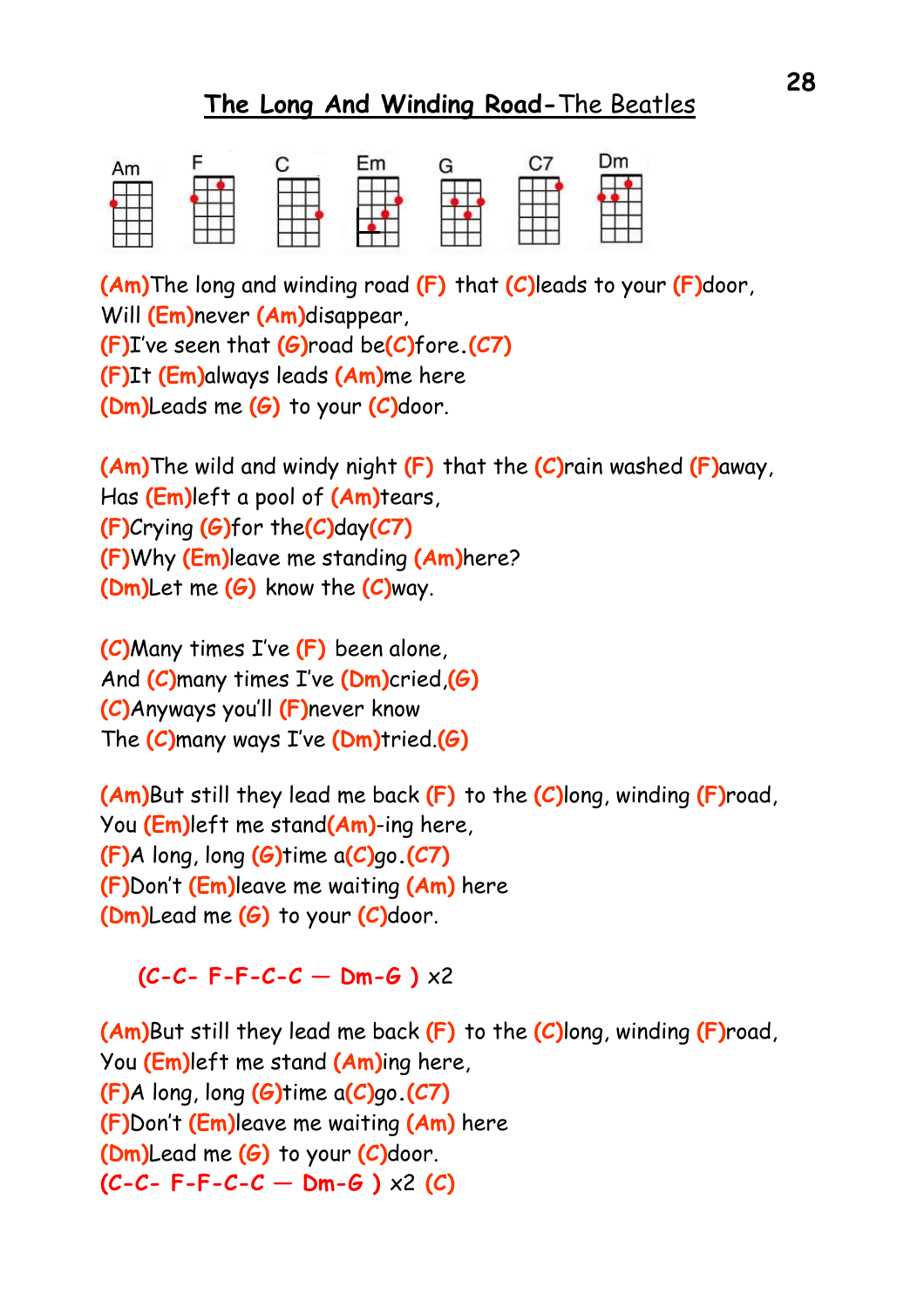### Killing Me Softly-Roberta Flack

#### **CHORUS**

(Am)Strumming my pain with his (F)fingers, (G)Singing my life with his (C)words, (Am)Killing me softly with his (D)song, Killing me  $(G)$ softly with his  $(F)$ song Telling my  $(C)$ whole life with  $(F)$ his words Killing me (Bb)softly - with his (A)song.

(Dm)I heard he (G)sang a good song, (C)I heard he had a (F)style, (Dm)And so I (G)came to see him and (Am)listen for a while. (Dm)And there he (G)was this young boy, (C)A stranger to my (E)eyes...

#### **CHORUS**

(Dm)I felt all (G)flushed with fever, (C)Embarrassed by the (F)crowd, (Dm)I felt he (G)found my letters and (Am)read each one out loud. (Dm)I prayed that (G)he would finish, (C)But he just kept right (E)on...

#### **CHORUS**

(Dm)He sang as if (G)he knew me, (C)In all my dark(F)despair, (Dm)And then he (G)looked right through me (Am)as if I wasn't there. (Dm)But he was there, (G)this stranger, (C)Singing clear and (E)strong…

CHORUS x2



Am



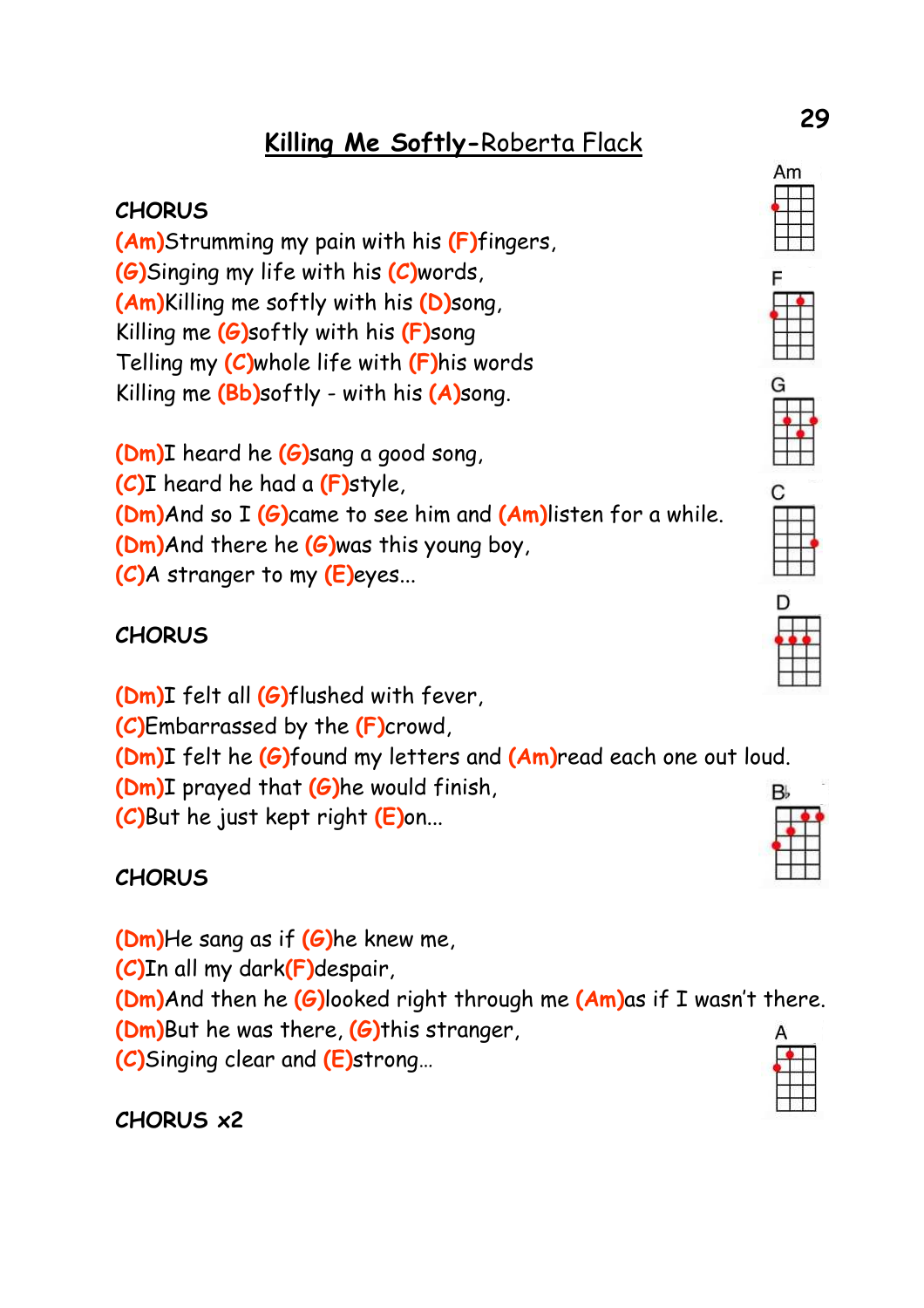#### Seasons In The Sun-Terry Jacks 30

(C) Good bye to you my trusted friend, We've known each other since we were (Dm)nine or ten, Together  $(G)$ we climbed hills and  $(C)$ trees, Learned of love and  $A B C$ ; (Dm) Skinned our (G)hearts and skinned our knees.(C)

Good bye my friend it`s hard to die, When all the birds are singing (Dm)in the sky Now that the  $(G)$  spring is in the  $(C)$ air. Pretty girls are every (Dm)where, think of  $(G)$  me and I`ll be there.  $(C)$ We had joy, we had fun, we had (Dm)seasons in the sun, But the  $(G)$ hills that we climbed were just  $(G7)$ seasons out of  $(C)$ time.

(C) Goodbye Papa, please pray for me. I was the black-sheep of the (Dm)family You tried to (G)teach me right from (C)wrong, Too much wine and too much song;(Dm) Wonder (G)how I got along.(C)

Good bye Papa it`s hard to die, When all the birds are singing (Dm)in the sky, Now that the  $(G)$ spring is in the  $(C)$ air. Little children every(Dm)where, when you,  $(G)$  see them I'll be there. $(C)$ We had joy, we had fun, we had (Dm)seasons in the sun, But the  $(G)$ wine and the song like the  $(G7)$ seasons have all  $(C)$ gone.

(C)Good bye Michelle, my little one You gave me love and helped me (Dm)find the sun, And every  $(G)$ time that I was  $(C)$ down. You would always come(Dm)around And get my $(G)$ feet back on the ground $(C)$ 

Good bye Michelle it`s hard to die, When all the birds are singing (Dm)in the sky, Now that the  $(G)$ spring is in the  $(C)$ air. With the flowers every(Dm)where, I wish that  $(G)$ we could both be there. $(C)$ We had joy, we had fun, we had (Dm)seasons in the sun, But the (G)stars we could reach were just (G7)starfish on the beach.(C) We had joy, we had fun, we had (Dm)seasons in the sun, But the (G)wine and the song like the (G7) seasons have all (C) gone.

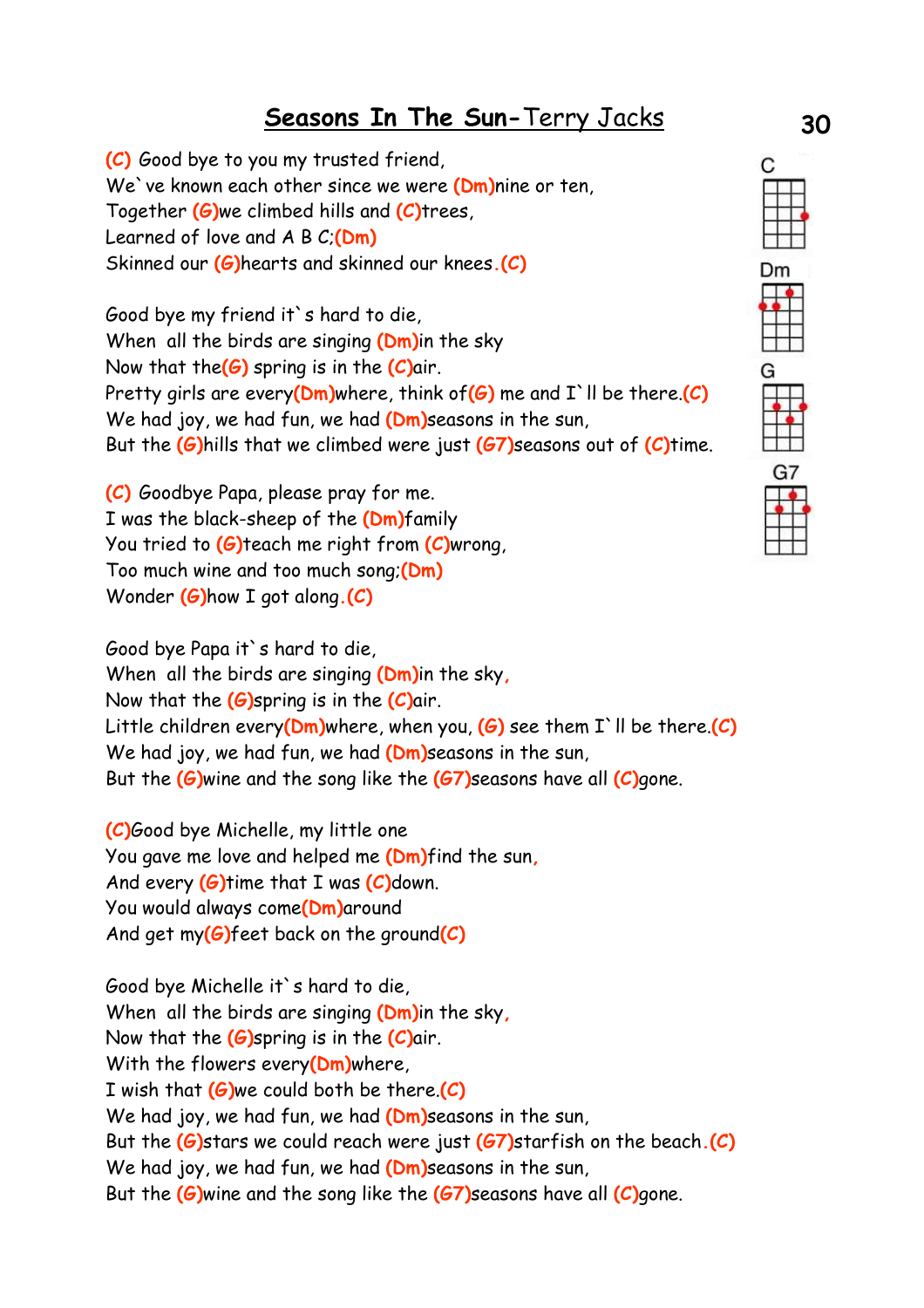# 31 How Deep Is Your Love?-The Bee Gees



I know your (C)eyes in the (Em)morning sun, (Dm)  $I(Am)$  feel you touch me  $(Dm)$ in the pouring  $(G)$ rain. And the  $(C)$ moment that you wander  $(Em)$ far from me, I wanna (Dm)feel you in my arms (G)again. And you (F)come to me on a (Em)summer breeze, Keep me (F)warm in your love, then you (Dm)softly leave. And it's ( $Em$ )me you need to show,  $(F)$  How ( $G$ )deep is your love? $(C)$ 

How (C)deep is your love? How deep is your love,

(Am)I really mean to (Dm)learn.

'Cause we're (C)living in a world of (Em)fools breaking us (A)down, When they all should let us  $(Dm)$ be, we  $(F)$ belong to you and  $(C)$ me.

I(Em)believe in (Dm)you, (A)you know the  $(Dm)$  door to my very  $(G)$ soul. You're the  $(C)$ light in my deepest,  $(Em)$  darkest  $(Am)$ night, You're my  $(Dm)$ saviour when I fall. $(G)$ And you  $(F)$ may not think that I  $(Em)$  care for you, When you  $(F)$ know down inside that I (Dm)really do. And it's ( $Em$ )me you need to show,  $(F)$  How ( $G$ )deep is your love? $(C)$ 

How (C)deep is your love? How deep is your love,

(Am)I really mean to (Dm)learn.

'Cause we're (C)living in a world of (Em)fools breaking us (A)down, When they all should let us  $(Dm)$ be, we  $(F)$ belong to you and  $(C)$ me.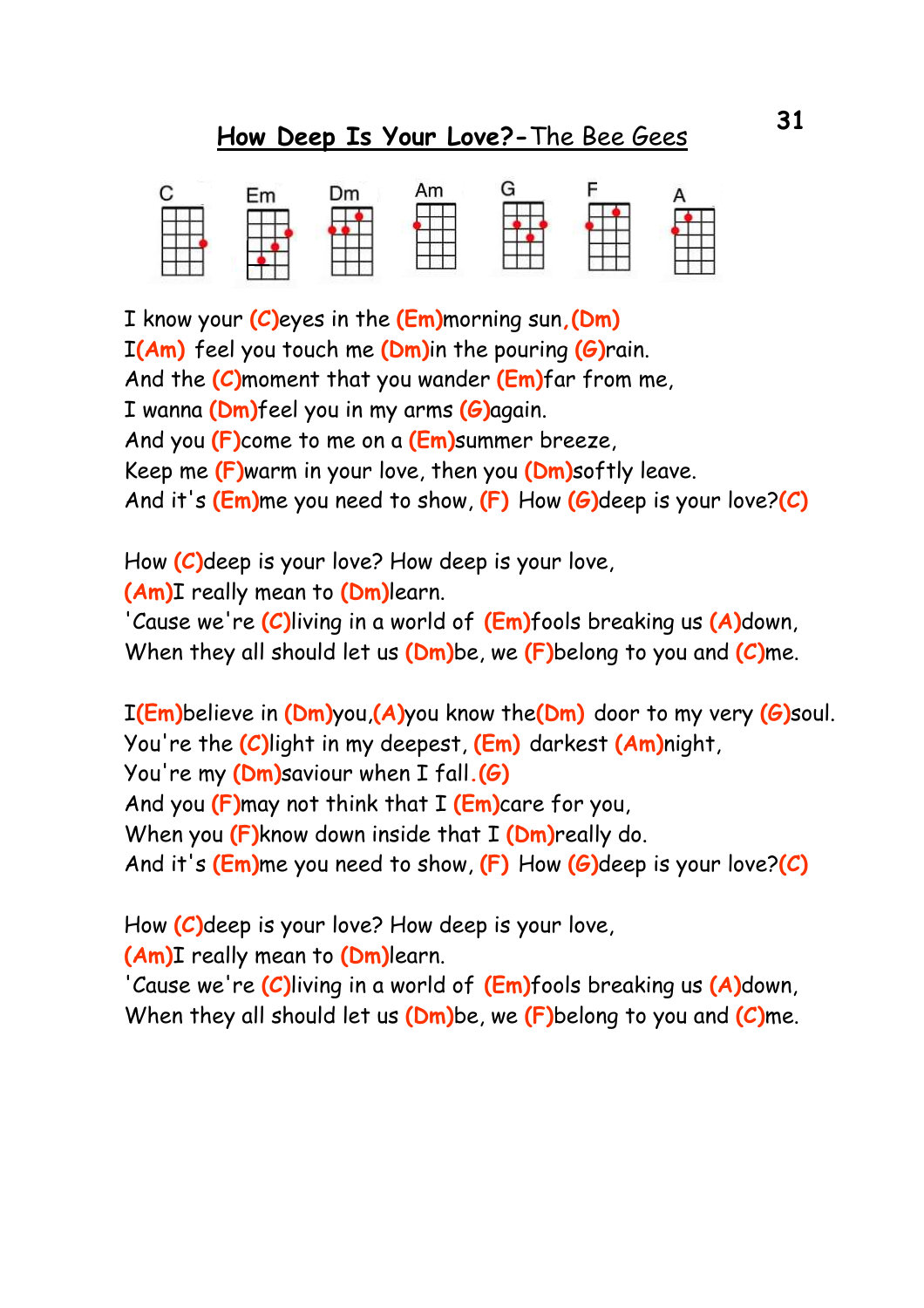#### I Will Survive-Gloria Gaynor

(Am)First I was afraid I was (Dm)petrified, Kept thinkin'  $(G)I$  could never live without you  $(C)$ by my side. But then I (F)spent so many nights thinkin' (Dm)How you did me wrong, And I grew  $(E)$ strong and I learned  $(E7)$ how to get along. And so you're back(Am)back from outer(Dm)space I just walked $(G)$ in to find you here with that sad $(C)$ look upon your face I should have (F)changed that stupid lock, I should have(Dm) made you leave your key If I had  $(E)$ known for just second you'd be  $(E7)$ back to bother me. Go on now(Am) go, walk out the (Dm)door, Just turn (G)around now, cause you're not (C)welcome anymore (F)Weren't you the one who tried to (Dm)hurt me with goodbyes? Did you think I'd (E)crumble? Did you think I'd (E7) lay down and die? Oh no not (Am) I, I will (Dm) survive For as (G)long as I know how to love I (C) know I'll stay alive. I've got $(F)$ all my life to live, I've got  $(Dm)$ all my love to give, And I'll  $(E)$ survive, I will  $(E7)$ survive—hey hey.  $(Am)(Dm)(G)(C)(F)(Dm)(E)$ It took( $Am$ ) all the strength I had not to  $(Dm)$ fall apart, Kept trying  $(G)$ hard to mend the pieces of my  $(C)$ broken heart.

And I spent( $F$ )oh so many nights just feeling ( $Dm$ )sorry for myself I used to  $(E)$ cry, but now I  $(E7)$ hold my head up high...

And you see( $Am$ ) me, somebody( $Dm$ ) new; I'm not that  $(G)$ chained up little person still in  $(C)$  love with you. And so you $(F)$  felt like dropping in, and just  $(Dm)$ expect me to be free And now I'm (E)savin' all my lovin' for (E7)someone who's lovin' me.

Go on now(Am) go, walk out the (Dm)door, Just turn (G)around now, cause you're not (C)welcome anymore (F)Weren't you the one who tried to (Dm)hurt me with goodbyes? Did you think I'd (E)crumble? Did you think I'd (E7) lay down and die? Oh no not (Am) I, I will (Dm) survive For as  $(G)$ long as I know how to love I  $(C)$ know I'll stay alive. I've got $(F)$ all my life to live, I've got  $(Dm)$ all my love to give, And I'll  $(E)$ survive, I will  $(E7)$ survive—hey hey.













| ٠<br>٠<br>ï<br>۱<br>٦<br>t<br>١<br>١ |   |
|--------------------------------------|---|
|                                      |   |
|                                      |   |
|                                      | ٠ |
|                                      |   |
|                                      |   |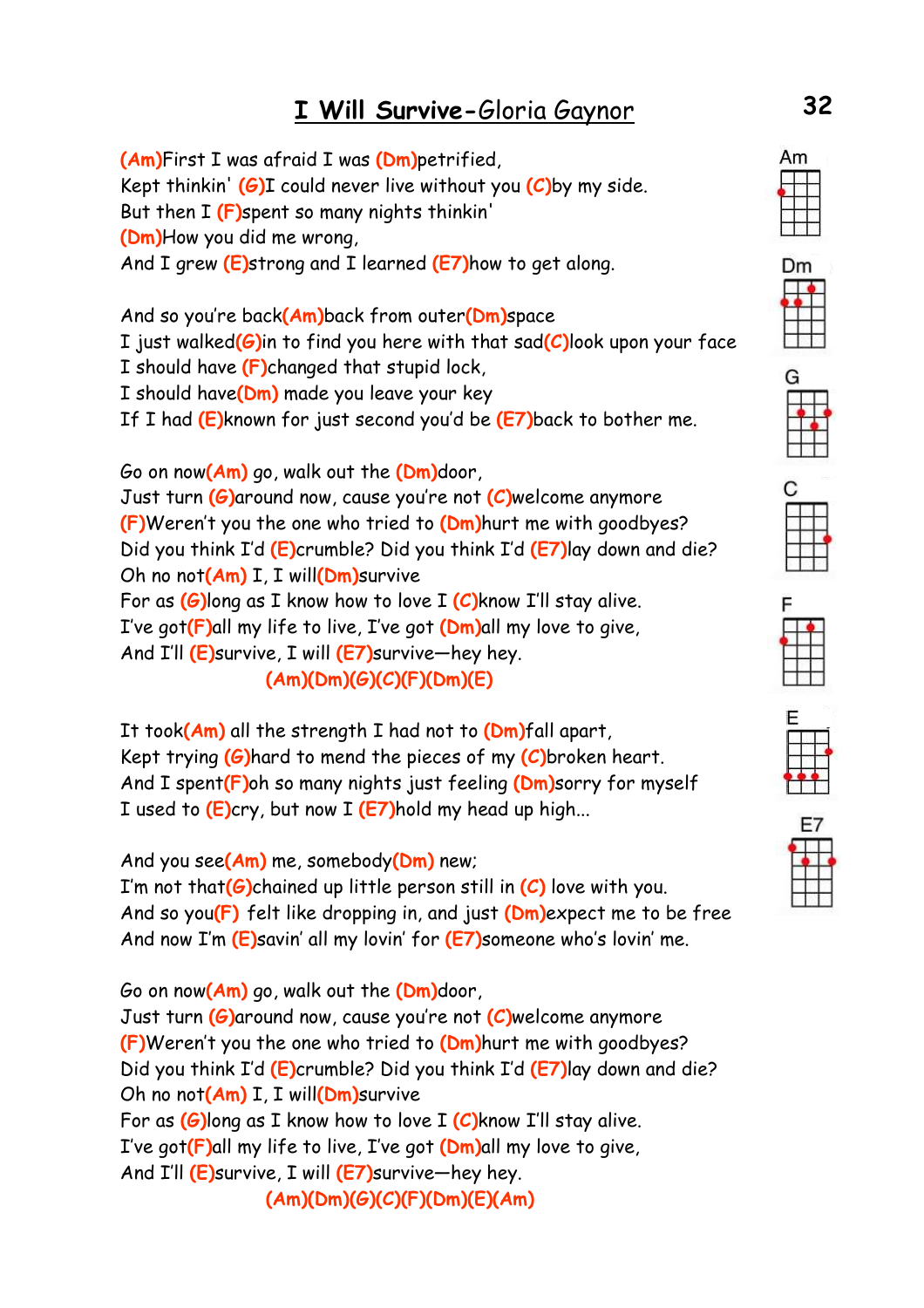#### A Little Bit Of Soap-Jarmels



(D)A little bit of soap will (G)wash away your (A)lipstick on my (D)face, A little bit of soap will (G)never, (E)never, never ever (A)erase The pain in my  $(D)$  heart and my  $(D7)$  eyes As  $I(G)$  go through the lonely  $(Gm)$  years A little bit of  $(D)$  soap will never  $(A)$  wash away my  $(D)$  tears.

(D)A little bit of soap will(G)wash away your(A)powder from my(D)chin A little bit of soap will  $(G)$ never,  $(E)$ never, never ever  $(A)$ begin To take all the  $(D)$  hurt that  $I(D7)$  feel As  $I(G)$  go through the lonely  $(Gm)$  years A little bit of  $(D)$  soap will never  $(A)$  wash away my  $(D)$  tears.

Mm, have you (D)heard when love begins to (G)die It leaves someone to (A)cry night and (D)day ? Like the bird you left your robin's  $(G)$ nest, You're just like all the (A)rest you flew (D)away.

Mmm, a little bit of  $(D)$  soap will  $(G)$  take away Your (A) perfume (D) eventually. A little bit of soap will (G)never, (E)wash away the (A)memory Of your (D) name in the (D7) night that I Call  $(G)$  through the lonely, lonely  $(Gm)$  years A little bit of  $(D)$  soap will never  $(A)$  wash away my  $(D)$  tears. A little bit of  $(D)$  soap will never  $(A)$  wash away my  $(D)$  tears. A little bit of  $(D)$  soap will never  $(A)$  wash away my  $(D)$  tears.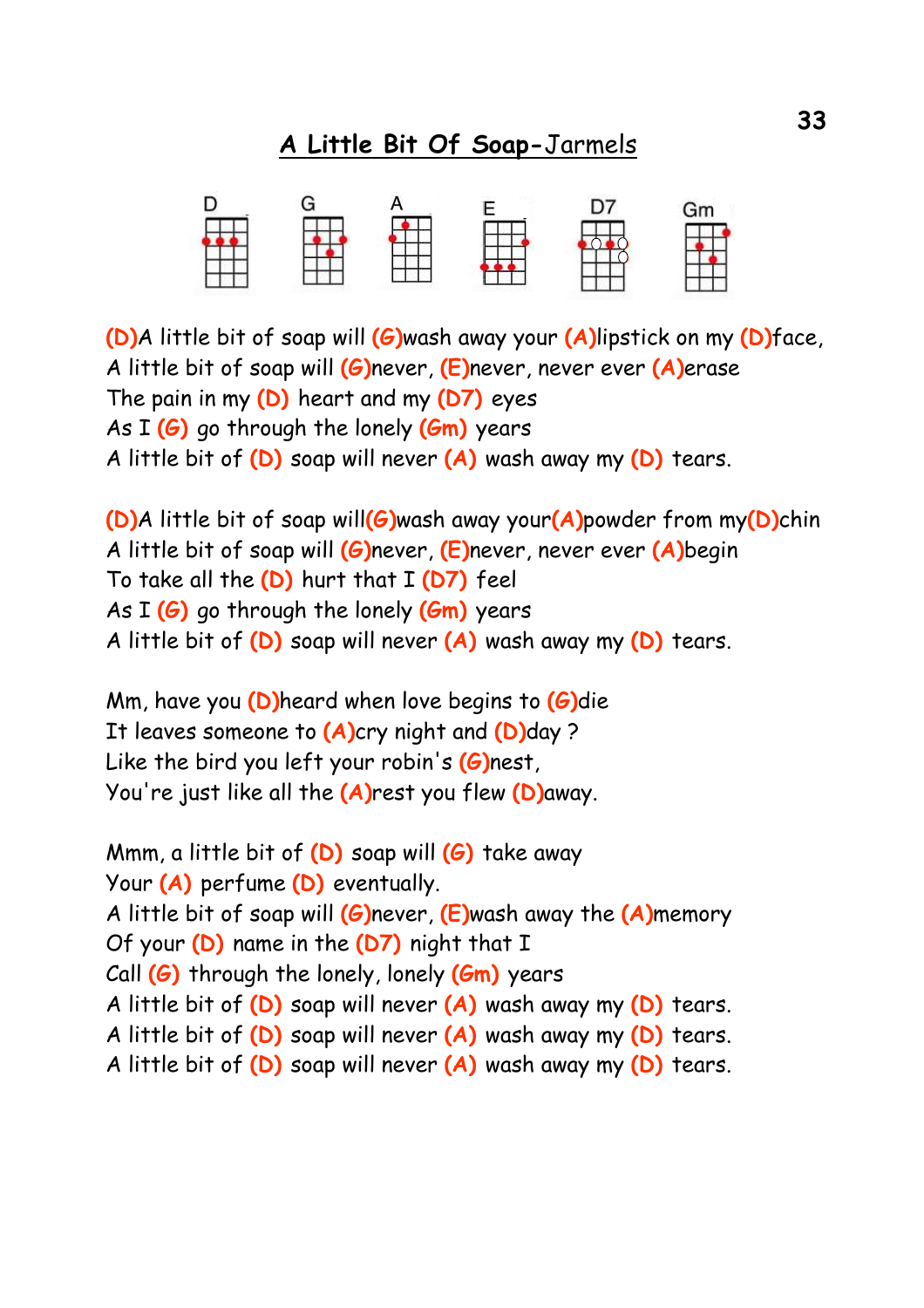#### Big Yellow Taxi-Joni Mitchell 34



They  $(A)$  paved paradise and put up a parking lot,  $(E)$ With a  $(A)$ pink hotel, a  $(Bm)$ boutique and a  $(E)$ swingin' hot spot.

#### CHORUS

(E)Don't it always seem to go that you (A)don't know what you've got, till it's (E)gone? They  $(A)$  paved paradise and  $(Bm)$  put up a parking  $(E)$  lot. (choo, bop bop bop bop, choo, bop bop bop bop)

They  $(A)$ took all the trees and put 'em in a tree museum,  $(E)$ Then they  $(A)$ charged the people a  $(Bm)$  dollar and a half just to (E) see 'em

#### CHORUS

Hey (A)farmer, farmer, put away that D.D.T. now,(E) Give me (A)spots on my apples but (Bm)leave me the birds and the bees (E), please…

#### CHORUS

Late  $(A)$  last night I heard the screen door slam,  $(E)$ And a  $(A)$ big yellow taxi  $(Bm)$ took away me old man  $(E)$ 

CHORUS+ They (A) paved paradise and  $(Bm)$  put up a parking  $(E)$  lot. ( $\times$ 2)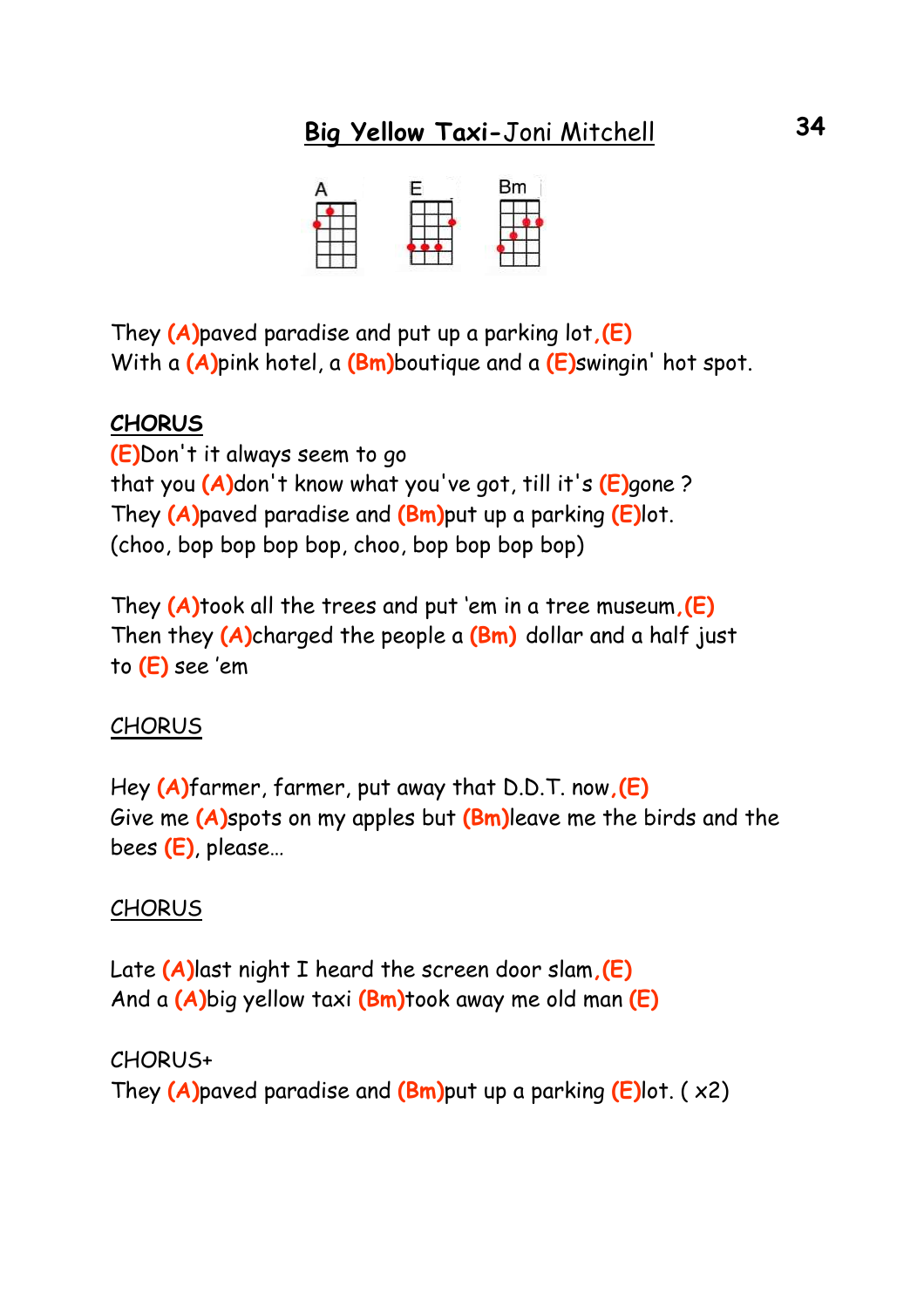#### Don't Speak-No Doubt 35

 $(Am)$ You and me we  $(Em)$ used to be to  $(Dm)$ ...gether,

(G)Everyday (Am)together, (Dm)always.(G)

I (Am) really fe…(Em)…el that I'm (Dm)losing my (G)best friend,

I (Em)can't believe this (Am)could be the (Dm)end.(G) It (Am)looks as (Em)though you're (Dm) letting go,(G) And (C)if it's real, well (G)I don't want to (A)know.

#### **CHORUS**

(Dm)Don't speak, I (Gm)know just what you're (C)saying, (A)So please stop ex…(Gm)...plaining, Don't (A) tell me cause it (Dm)hurts.(Gm) (A) (Dm)Don't speak, (Gm) I know what you're (C)thinking, (A)I don't need your (Gm)reasons, Don't (A)tell me 'cause it hurts.

#### $(Gm)$   $(A)$

Our(Am)memories (Em)well they can be (Dm) inviting But(G) some are all (Am)together (Dm)frightening(G) And as  $(Am)$ we die $(Em)$  both $(Dm)$ you and  $I(G)$  $(C)$ With my head in my hands $(G)$  I'll sit there and  $(A)$  cry

#### **CHORUS**

[You can leave this part out if it's too hard.]

(Bb) (A) (Bb) It's all (F) ending you better  $(G#)$  Stop  $(D#)$  pretending, who we  $(F#)$  are. $(C)$  (Bb)  $(F)$ 

#### $(Am)(Em)(Om)(G) \times 3$  (Em)(Am)(Dm)

(Am)You and me, (Em) (Dm)I can see, it's (Em)dying are (Dm) we?(G)

CHORUS x2

Em



Am

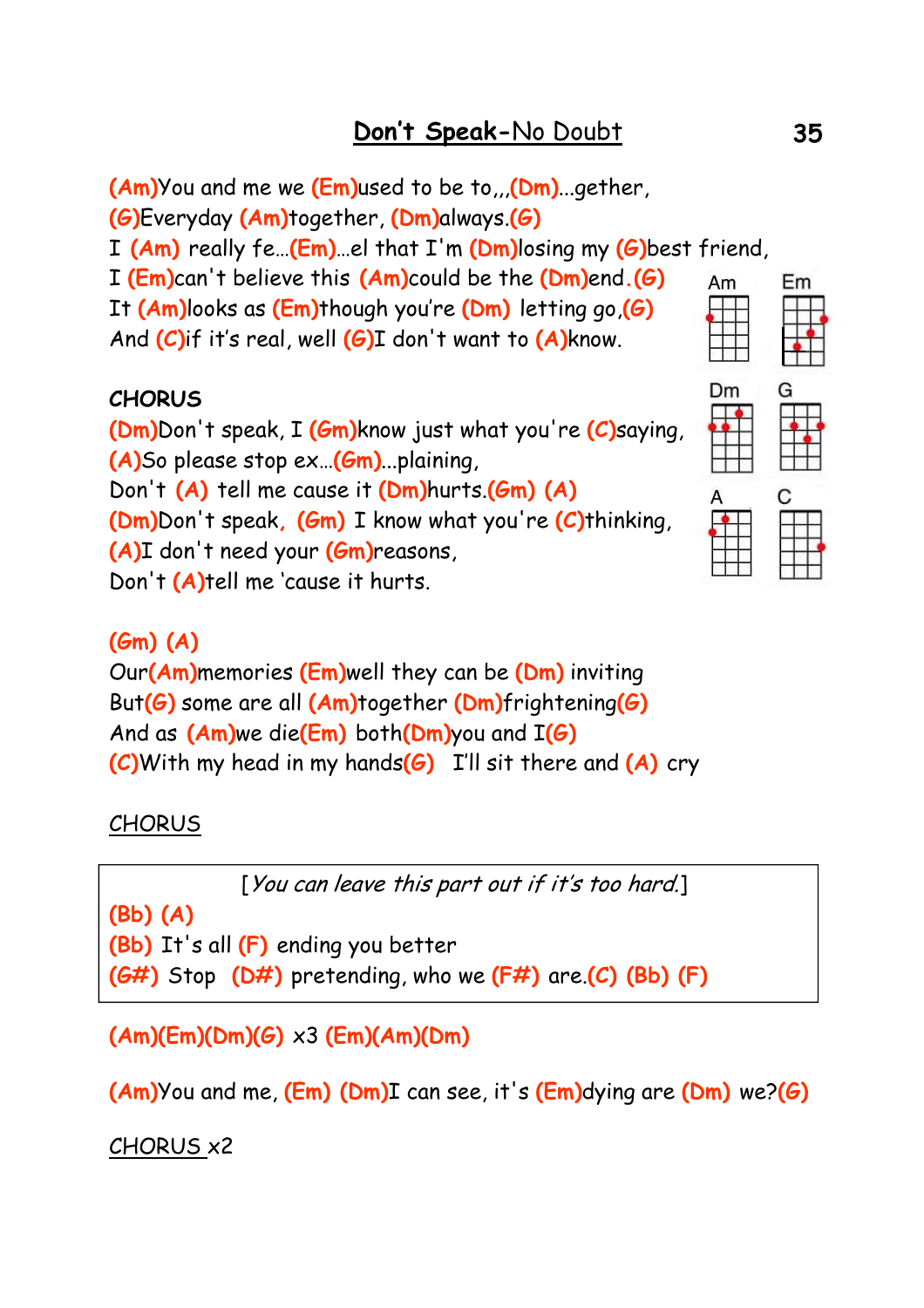#### Red Red Wine-UB40 36

 $(G)$ Red red  $(C)$ wine $(F)$   $(G)$ , goes to my  $(C)$ head  $(F)$   $(G)$ Makes me  $(C)$  forget that  $I(F)$   $(G)$  still love her so.(F)  $(G7)$ 

Red red  $(C)$ wine $(F)$   $(G)$ , it's up to  $(C)$ you  $(F)$   $(G)$ All I can  $(C)$ do I've done $(F)$   $(G)$  but memories won't go. $(F)$  $(G)$  Memories won't  $(C)$ go.  $(F)$   $(G)$ 

I'd have thought that in  $(C)$ time, (F)Thoughts of you would leave my (C)head. I was (G)wrong, now I (C)find, Just one $(F)$  thing makes me  $(G)$ forget.

 $(G)$ Red red  $(C)$ wine $(F)$   $(G)$ , stay close to  $(C)$ me  $(F)$   $(G)$ Don't let me (C)be alone(F) (G) it's tearing apart.(F) (G) My blue blue (C)heart (F) (G)

I'd have thought that in  $(C)$ time, (F)Thoughts of you would leave my (C)head. I was (G)wrong, now I (C)find, Just one $(F)$  thing makes me  $(G)$ forget.

 $(G)$ Red red  $(C)$ wine $(F)$   $(G)$ , stay close to  $(C)$ me  $(F)$   $(G)$ Don't let me (C)be alone(F) (G) it's tearing apart.(F) (G) My blue blue (C)heart (F) (G)

#### $(C)(F)(G)(C)(F)(G)$

 $(G)$ Red red  $(C)$ wine $(F)$   $(G)$ , stay close to  $(C)$ me  $(F)$   $(G)$ Don't let me (C)be alone(F) (G) it's tearing apart.(F) (G) My blue blue (C)heart (F) (G)

 $(C)(F)(G)(C)(F)(G)$ 



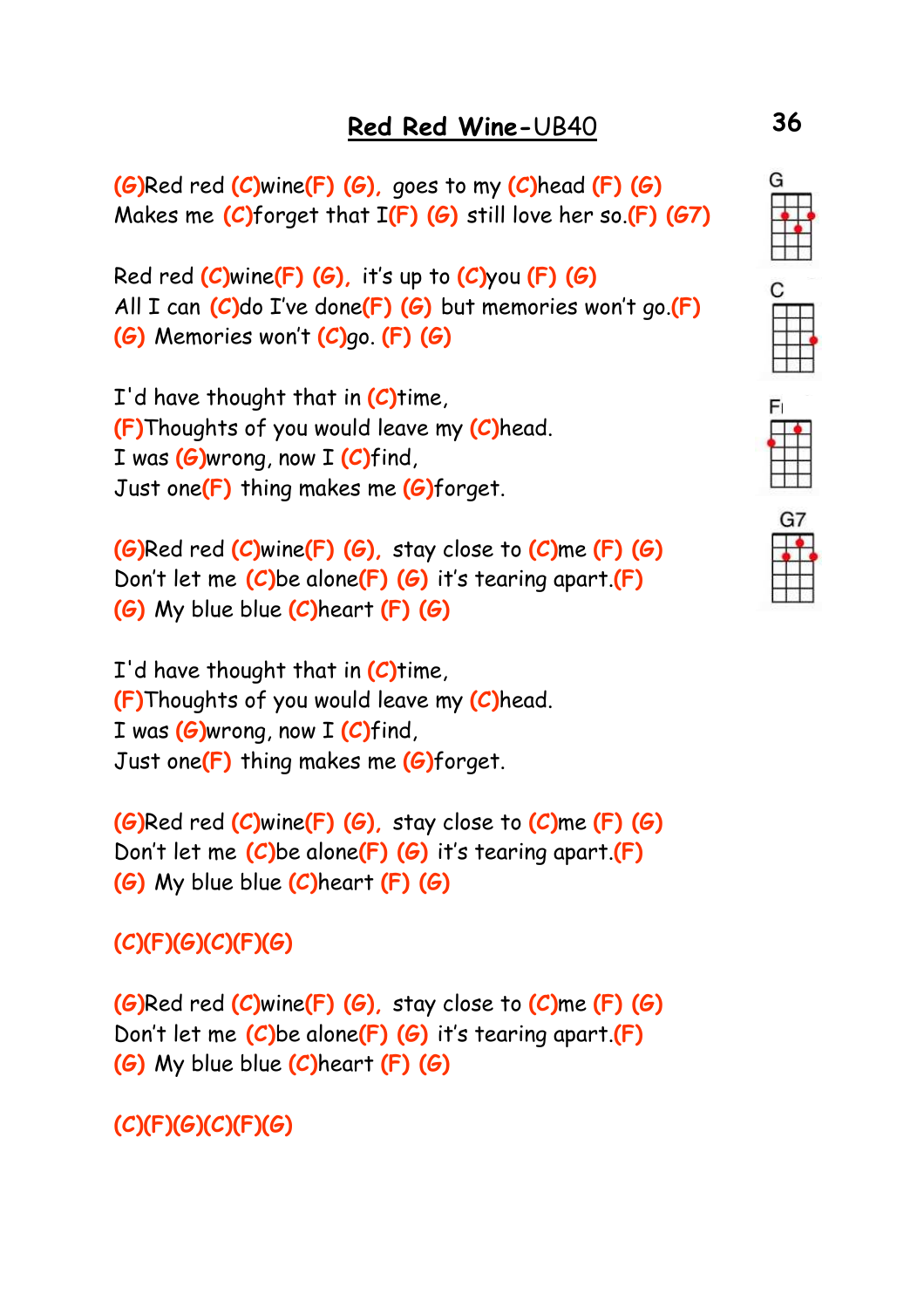### When The Children Cry-White Lion 37

#### (Em) (Bm7) (C) (G) (Em) (Bm7) (C) (D)

(G)Little (D)child(Em) dry your (Bm7)crying eyes, (C)How can (G)I explain the (Em)fear you feel (D)inside ? (G)'Cause you were (D)born(Em) into this (Bm7)evil world, (C)Where man is (G)killing man and (Em)no one knows just (D)why. (C)What have(Bm7)we become?(Em)Just look what(Bm7)we have done ? (C)All that (G)we destroyed (Em)you must build again(D)

#### **CHORUS**

When the  $(\text{Em})$  children  $(\text{Bm7})$  cry, let them know  $(\text{C})$  we tried,  $(\text{G})$ 'Cause when the  $(\text{Em})$  children (Bm7) sing, Then the  $(C)$  new world begins.  $(D)$ 

(G)Little (D)child(Em) you must (Bm7)show the way, (C)To a (G) better day for (Em)all the (D)young. (G)'Cause you were (D)born(Em) for all the(Bm7) world to see, (C)That we (G)all can live with (Em)love and (D)peace. (C)No more(Bm7)presidents,(Em)and all the (Bm7)wars will end; (C)One united (G)world (Em) under god. (D)

#### $CHORUS+ (G)$  (D) (Em) (Bm7) (C) (G) (Em) (D)  $\times$ 2

(C)What have(Bm7)we become?(Em)Just look what (Bm7)we have done ? (C)All that (G)we destroyed (Em)you must build again(D) (C)No more(Bm7)presidents,(Em)and all the (Bm7)wars will end; (C)One united (G)world (Em) under god. (D)

When the  $(\text{Em})$  children  $(\text{Bm7})$  cry, let them know  $(C)$  we tried,  $(G)$ And when the (Em) children (Bm7) fight, Let them  $(C)$  know it ain't right.  $(D)$ When the  $(\text{Em})$  children (Bm7) pray, let them know  $(C)$  the way  $(G)$ 'Cause when the  $(\text{Em})$  children (Bm7) sing, Then the  $(C)$  new world begins.  $(D)$ 

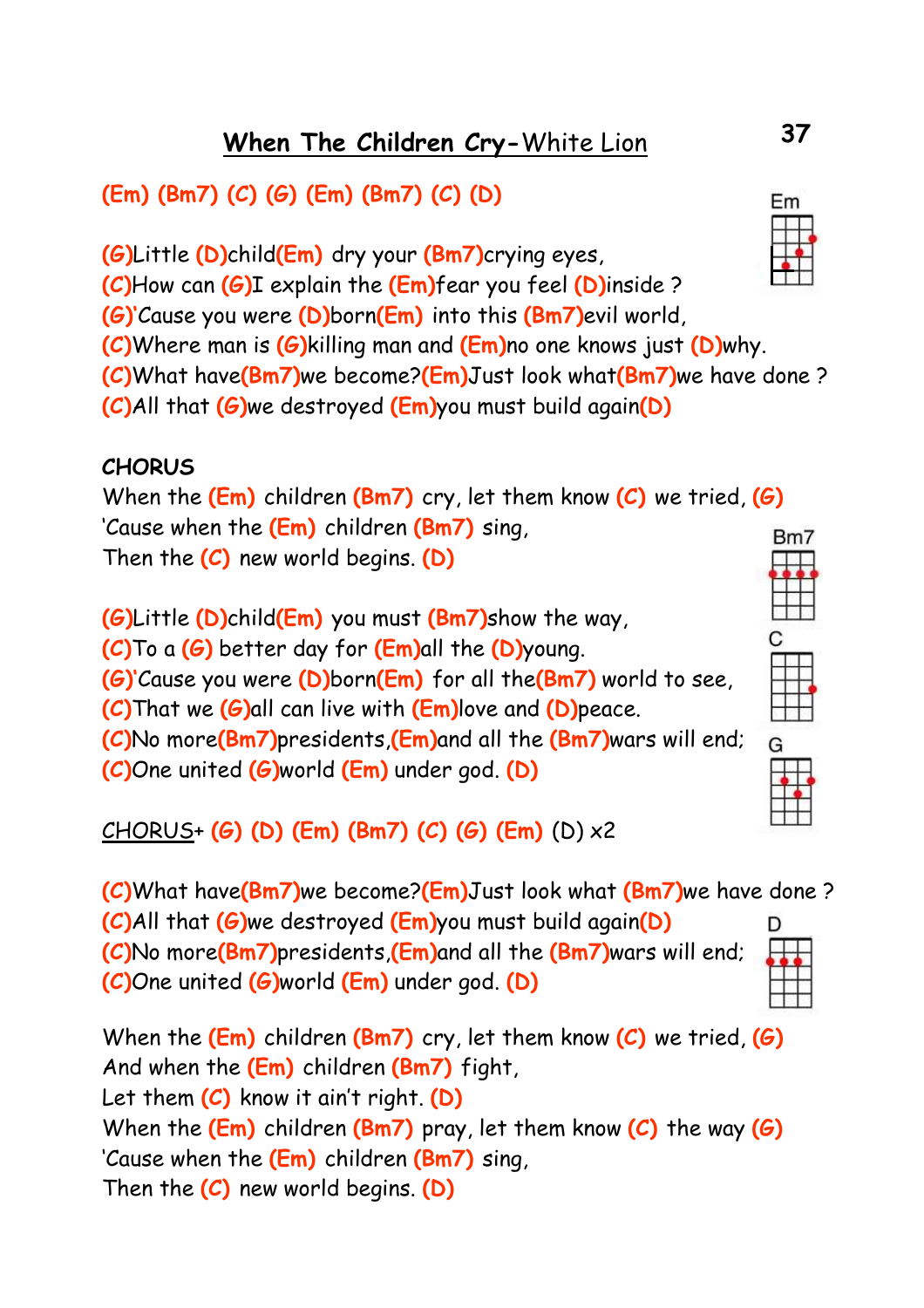#### Close To You-The Carpenters 38

Why do *(C)*birds suddenly *(Bm)appear* Every (Bm7)time you are (Em) near ? (C)Just like me, they long to be (G)close to you. Why do *(C)stars fall down from the (Bm)sky* Every (Bm7)time you walk (Em)by ? (C)Just like me, they long to be (G)close to y…...ou.(G7)

(C)On the day that you were born the angels got together, And (Bm7) decided to create a dream come true. So they  $(C)$  sprinkled moon dust in your hair  $(Am)$ Of gold, and starlight in your eyes of (D) blue.

That is  $(C)$ why all the girls in  $(Bm)$ town Follow (Bm7)you all (Em) around (C)Just like me, they long to be (G)close to you.

#### (C) (Bm) (Bm7) (Em) (C) (C) (G) (G7)

(C)On the day that you were born the angels got together, And (Bm7) decided to create a dream come true. So they  $(C)$  sprinkled moon dust in your hair  $(Am)$ Of gold, and starlight in your eyes of (D) blue.

That is  $(C)$ why all the girls in  $(Bm)$ town Follow (Bm7)you all (Em) around (C)Just like me, they long to be (G)close to you. (C)Just like me, they long to be (G)close to you.

(C)Waaaa(Am)ahhh (Em)close to you….(G) x2 (G7) (C)















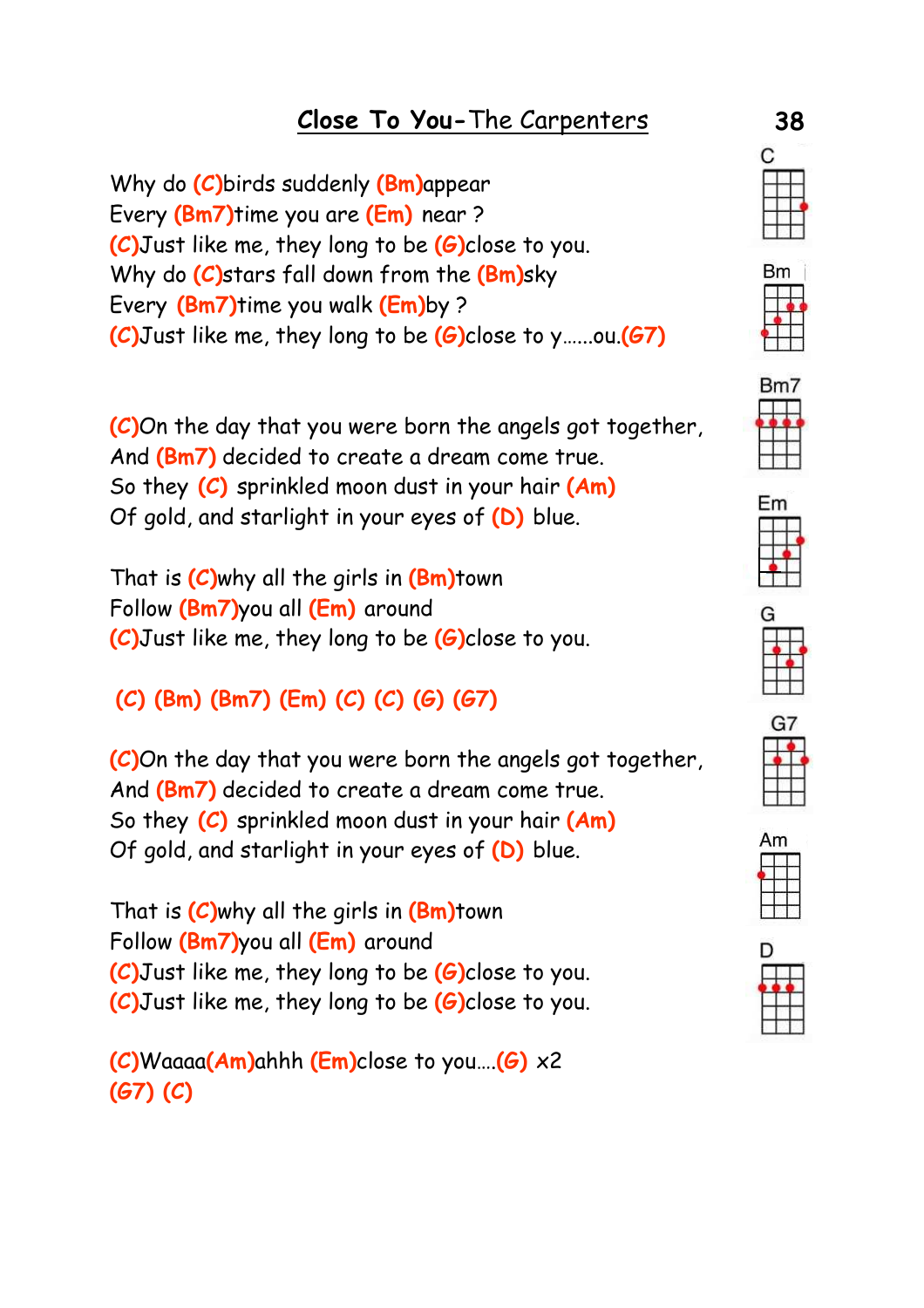#### One For Rock & Roll-Cinderella 39

(G)I was born on the dawn of a new society, And I feel lucky that my eyes could (D)see (C)People standing up and being (G)who they want to (Em)be (D)People made the music and the music made them free.

(G)Now I was just a baby through the summer of love, they say. But I still feel it like it was (D)today.

(C)And if the road gets rough I'll pick up (G)my guitar and (Em)play, (D)It's always been right by my side to help me on my way.

#### **CHORUS**

(C)Now I don't need to worry 'bout (G)tomorrow Ain't anticipating what's to (D)come.

(C)And I don't need to worry 'bout the (G)things I have not (Em)done, (D)Long as I got rock & roll, I'm forever(G) young.

(G)Now we can't always understand this world,

Farther along we'll understand it (D)all.

(C)The seventies looked like we all were (G)headed for a (Em)fall

(D)But those who listened hard enough could hear the summer call.

(G)Now I was growing up through all of this, My first beer and love and my first (D)kiss, (C)You never learn the things in school You (G)learn by living and going (Em)through (D)You taught me to be myself, how can I thank you?

**CHORUS** Play a little now (C) (G) (G) (D) (C) (G) (Em) (D) (G)

#### CHORUS x2

(D)Long as I got rock & roll, I'm forever young.(G) ( No Chord ) Ain't it the truth.

G

| $\sim$<br>w | $\sim$ |
|-------------|--------|
|             |        |
|             |        |
|             |        |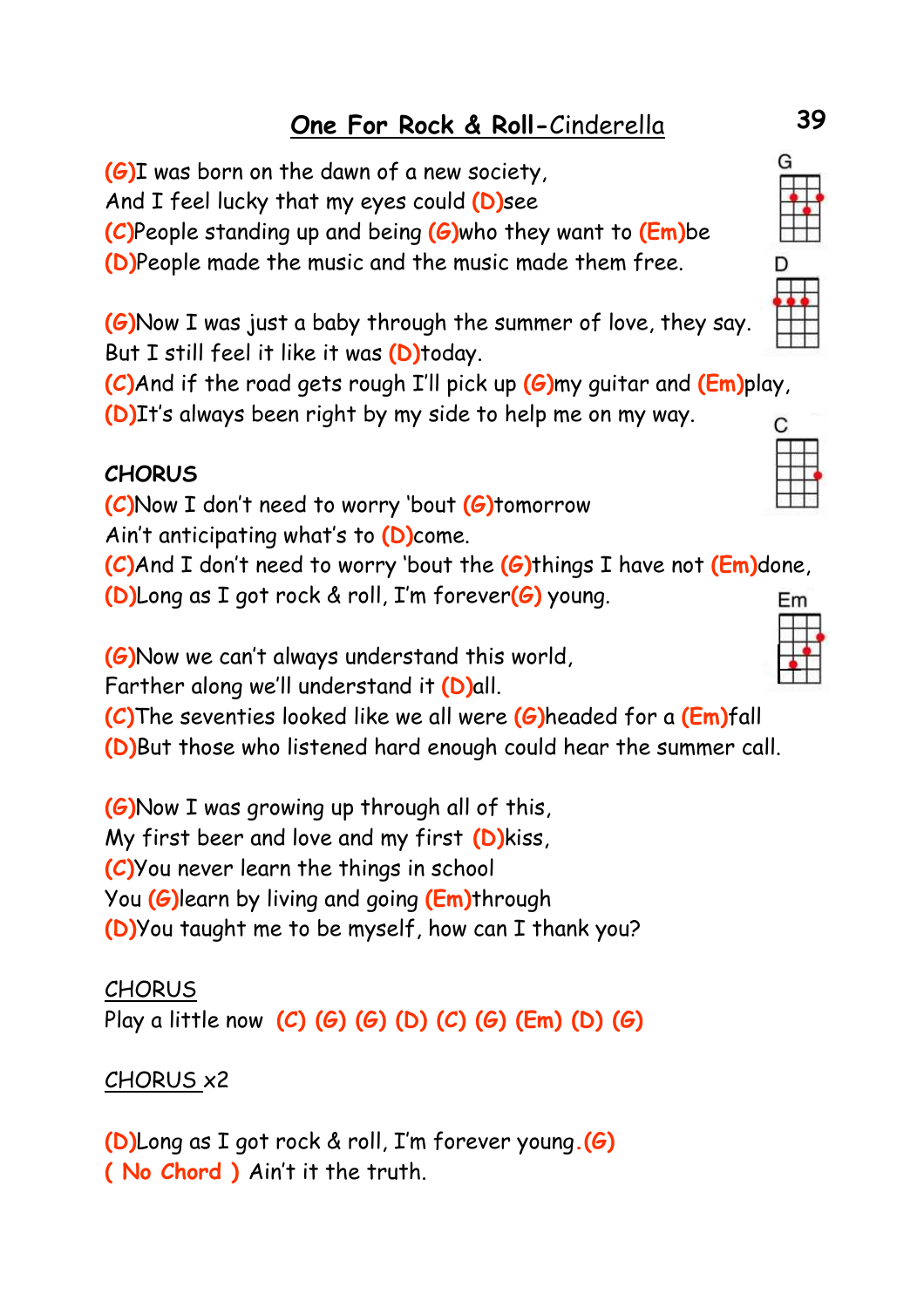#### Back For Good-Take That

 $(C)$ I guess  $(F)$  now it's  $(Am)$ time  $(G)$ for me to give  $(C)$ up,  $(F)$ I feel it's time. $(G)$   $(F)(G)$ Got a (C) picture of you (F)beside me Got your (Am)lipstick mark still (G)on your coffee (C)cup. Oh (F)yeah(G) Got a (C)fist of pure (Am)emotion, Got a (F)head of shattered (G)dreams Gotta (Am)leave it, gotta leave it all (F)behind now.(G) **CHORUS** 

С Am

(C)Whatever I said, (Am)whatever I did I (F)didn't mean it, I just  $(G)$ want you back for  $(C)$ good.  $(F)$   $(Am)$   $(G)$ (C)Whenever I'm wrong just(Am)tell me the song and I'll (F)sing it, You'll be (G)right and (C)understood. (F) (Am) (G) (G)

(C)Unaware (F) but underlined(Am) (G),I figured out the story;(C) No, no. (F) It wasn't good(Am). No, No (G). G But in the  $(C)$ corner of my  $(F)$ mind  $(Am)$ (G)I celebrated glory.(C) (F) But that  $(Am)$ was not to  $(G)$ be. In the  $(C)$ twist of  $(Am)$ separation you  $(F)$ excelled at being  $(G)$ free, Can't you (Am)find a little room inside for (F) me (G)

#### CHORUS

 $(F)$  And we'll be to- $(C)$ -gether,

 $(F)$  This time is for- $(C)$ -ever.

(F)We'll be fighting and (C)forever we will be

So (Am)complete in our love-

We will never be uncovered (G)again. (F) (G)

CHORUS

 $(G7)$   $(C)$ I guess  $(F)$  now it's  $(Am)$  time that  $(G)$  you came back For (C) good.

| I<br>I |  |  |  |  |  |
|--------|--|--|--|--|--|
|        |  |  |  |  |  |
|        |  |  |  |  |  |
|        |  |  |  |  |  |
|        |  |  |  |  |  |
|        |  |  |  |  |  |

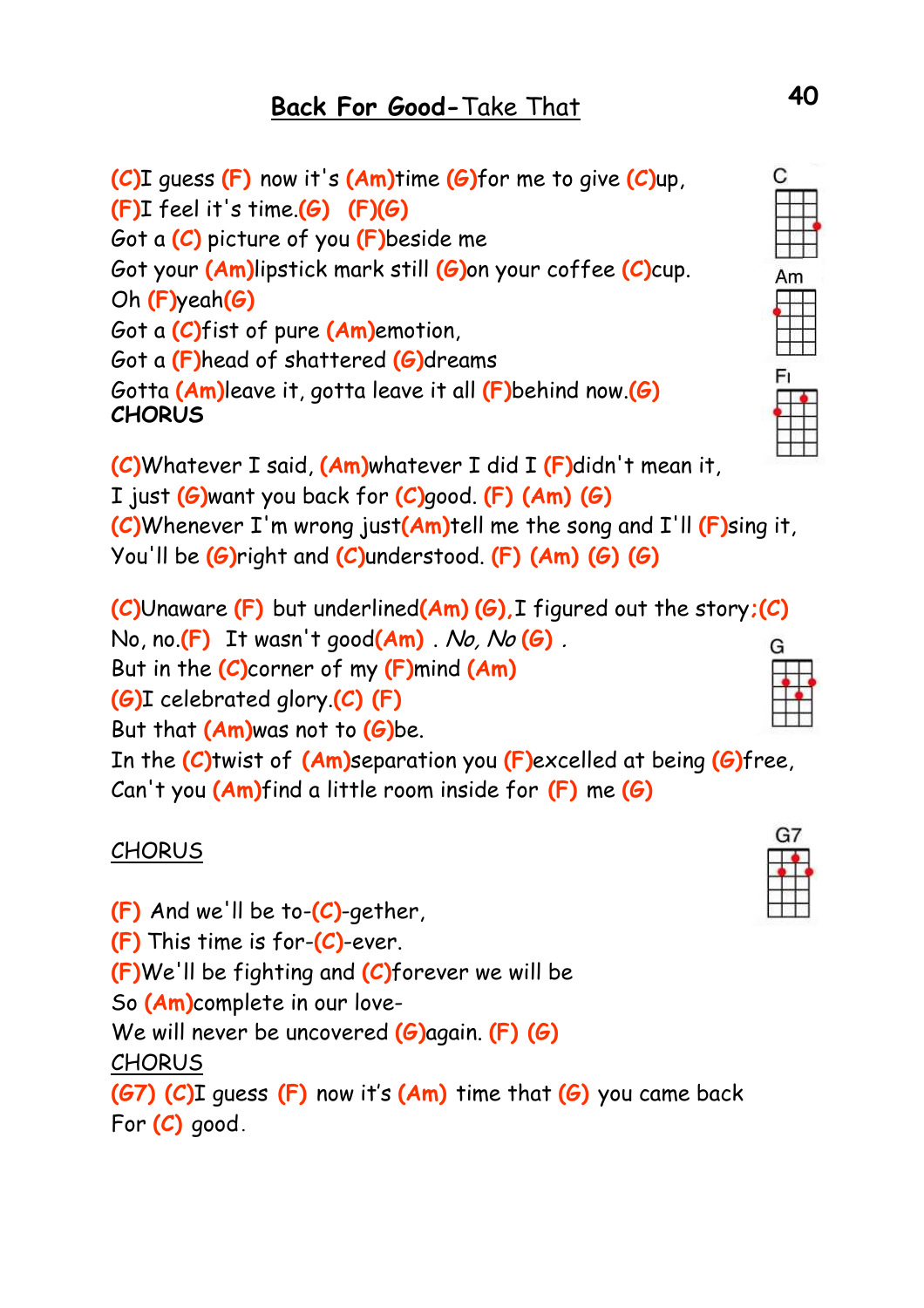# 41 Be My Baby-Ronettes



(G)The night we (Em) met I knew I (Am) needed you (D7) so. (G) And if I (Em) had the chance I'd (Am) never let you (D7)go: (Bm)So won't you say you love me; (E) I'll make you so proud of me. (A)We'll make them turn their heads (D)every place we go.(D7)

#### **CHORUS**

So won't you  $(G)$  please (Be my be my ...) Be my little (Em) baby (My one and only...) Say you'll be my  $(C)$  darlin' (Be my be my...) Be my baby (D) now . (D7)Oh ho ho ho

(G)I'll make you (Em) happy baby (Am) just wait and (D7) see. (G) For every (Em) kiss you give me, (Am) I'll give you (D7)three:  $(Sm)$ Oh since the day I saw you,  $(E)$  I have been waiting for you, (A)You know I will adore you (D)till eternity.(D7)

CHORUS x 2

(G) (Em) (C) (D) (D7) (G)